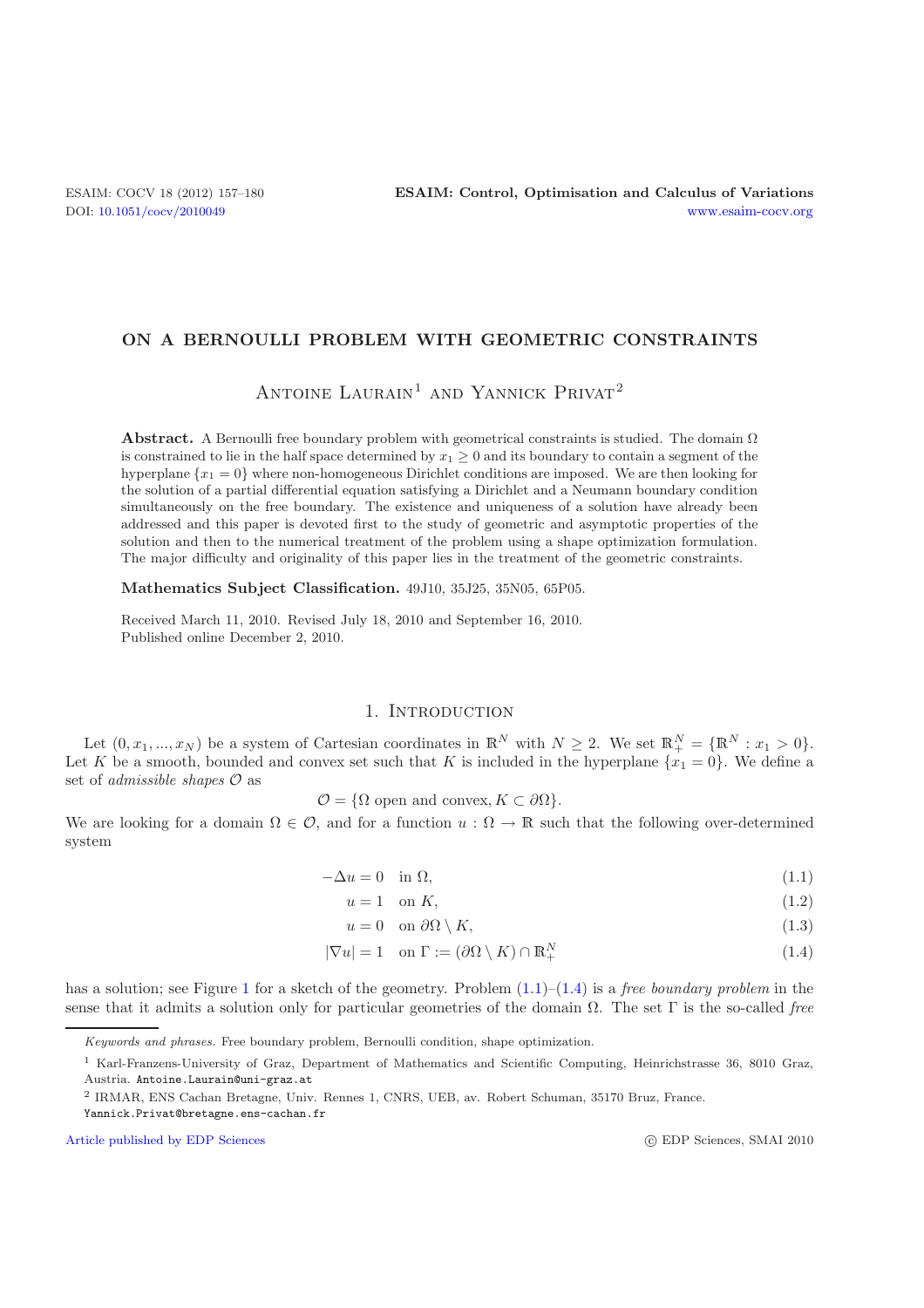

<span id="page-1-0"></span>FIGURE 1. The domain  $\Omega$  in dimension two.

*boundary* we are looking for. Therefore, the problem is formulated as

$$
(\mathcal{F}): \text{ Find } \Omega \in \mathcal{O} \text{ such that problem } (1.1) - (1.4) \text{ has a solution.} \tag{1.5}
$$

This problem arises from various areas, for instance shape optimization, fluid dynamics, electrochemistry and electromagnetics, as explained in  $[1,8,10,11]$  $[1,8,10,11]$  $[1,8,10,11]$  $[1,8,10,11]$ . For applications in N diffusion, we refer to  $[26]$  $[26]$  and for the deformation plasticity see [\[2\]](#page-23-5).

For our purposes it is convenient to introduce the set  $L := (\partial \Omega \setminus K) \cap \{x_1 = 0\}$ . Problems of the type  $(\mathcal{F})$ may or may not, in general, have solutions, but it was already proved in [\[24\]](#page-23-6) that there exists a unique solution to  $(\mathcal{F})$  in the class  $\mathcal{O}$ . Further we will denote  $\Omega^*$  this solution. In addition, it is shown in [\[24](#page-23-6)] that  $\partial\Omega^*$  is  $C^{2+\alpha}$  for any  $0 < \alpha < 1$ , that the free boundary  $\partial \Omega^* \setminus K$  meets the fixed boundary K tangentially and that  $L^* = (\partial \Omega^* \setminus K) \cap \{x_1 = 0\}$  is not empty.

In the literature, much attention has been devoted to the Bernoulli problem in the geometric configuration where the boundary  $\partial\Omega$  is composed of two connected components and such that  $\Omega$  is connected but not simply connected (for instance for a ring-shaped  $\Omega$ ), or for a finite union of such domains; we refer to [\[3](#page-23-7)[,9](#page-23-8)] for a review of theoretical results and to [\[4](#page-23-9)[,13](#page-23-10)[,14](#page-23-11)[,19](#page-23-12)[,22\]](#page-23-13) for a description of several numerical methods for these problems. In this configuration, one distinguishes the interior Bernoulli problem where the additional boundary condition similar to [\(1.4\)](#page-0-1) is on the inner boundary, from the exterior Bernoulli problem where the additional boundary condition is on the outer boundary. The problem studied in this paper can be seen as a "limit" problem of the exterior boundary problem described in [\[16\]](#page-23-14), since  $\partial\Omega$  has one connected component and  $\Omega$  is simply connected.

In comparison to the standard Bernoulli problems,  $(F)$  presents several additional distinctive features, both from the theoretical and numerical point of view. The difficulties here stem from the particular geometric setting. Indeed, the constraint  $\Omega \subset \mathbb{R}^N_+$  is such that the hyperplane  $\{x_1 = 0\}$  behaves like an obstacle for the domain  $\Omega$  and the free boundary  $\partial\Omega \setminus K$ . It is clear from the results in [\[24](#page-23-6)] that this constraint will be active as the optimal set  $L^* = (\partial \Omega^* \setminus K) \cap \{x_1 = 0\}$  is not empty. This type of constraint is difficult to deal with in shape optimization and there has been very few attempts, if any, at solving these problems.

From the theoretical point of view, the difficulties are apparent in [\[24\]](#page-23-6), but a proof technique used for the standard Bernoulli problem may be adapted to our particular setup. Indeed, a Beurling's technique and a Perron argument were used, in the same way as in [\[16](#page-23-14)[–18](#page-23-15)].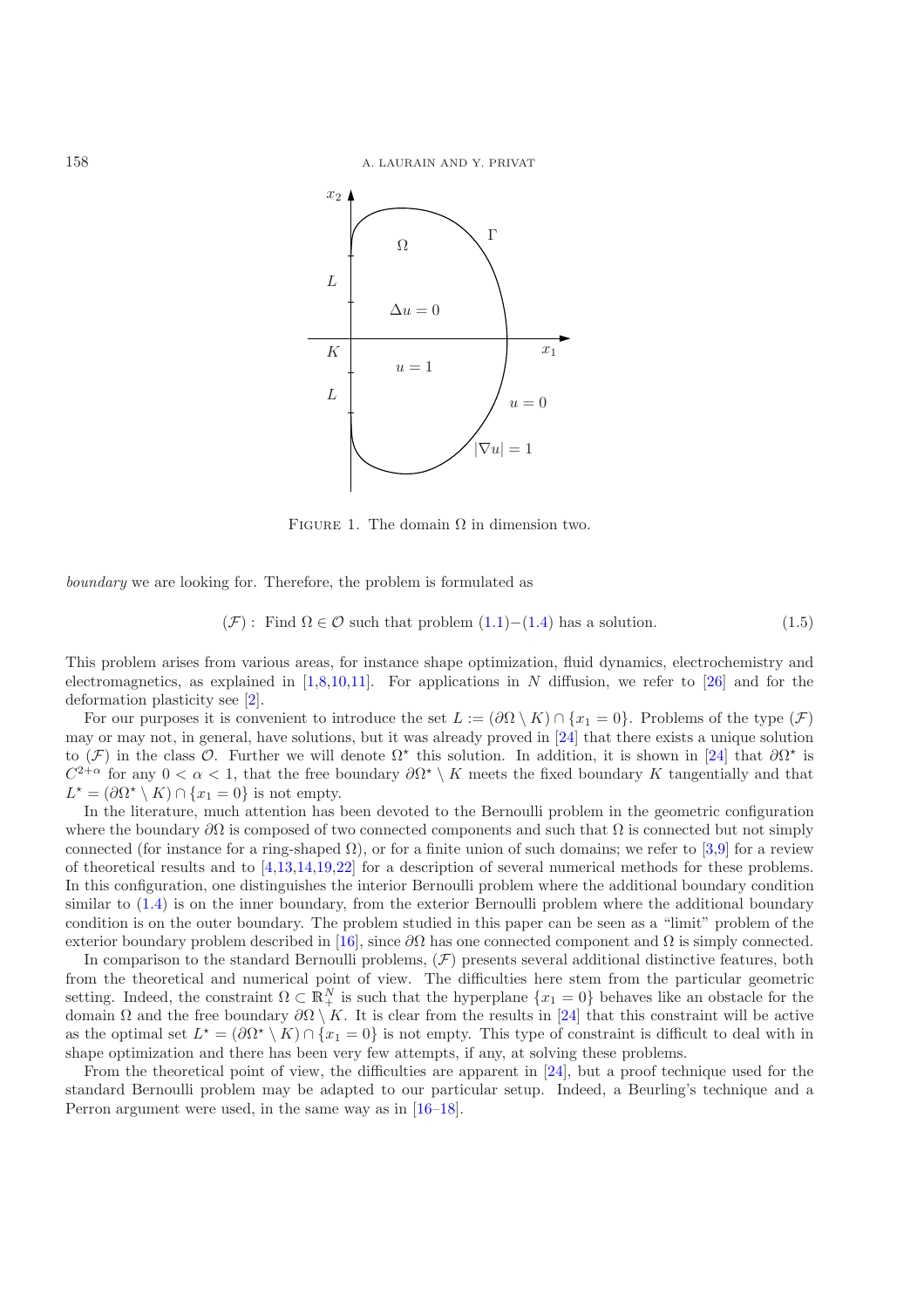Nevertheless, the proof of the existence and uniqueness of the free boundary is mainly theoretical and no numerical algorithm may be deduced to construct Γ. From the numerical point of view, several problems arise that will be discussed in the next sections. The main issue is that  $\Gamma$  is a free boundary but the set  $L = (\partial \Omega \setminus K) \cap \{x_1 = 0\}$  is a "free" set as well, in the sense that its length is unknown and should be obtained through the optimization process. In other words, the interface between L and  $\Gamma$  has to be determined and this creates a major difficulty for the numerical resolution.

The aim of this paper is twofold: on one hand we perform a detailed analysis of the geometrical properties of the free boundary Γ and in particular we are interested in the dependence of Γ on K. On the other hand, we introduce an efficient algorithm in order to compute a numerical approximation of  $\Omega$ . In this way we perform a complete analysis of the problem.

First of all, using standard techniques for free boundary problems, we prove symmetry and monotonicity properties of the free boundary. These results are used further to prove the main theoretical result of the section in Section [3.3,](#page-5-0) where the asymptotic behavior of the free boundary, as the length of the subset  $K$  of the boundary diverges, is exhibited. The proof is based on a judicious cut-out of the optimal domain and on estimates of the solution of the associated partial differential equation to derive the variational formulation driving the solution of the "limit problem".

Secondly, we give a numerical algorithm for a numerical approximation of Ω. To determine the free boundary we use a shape optimization approach as in [\[13](#page-23-10)[,14](#page-23-11)[,19\]](#page-23-12), where a penalization of one of the boundary condition in  $(1.1)$ – $(1.4)$  using a shape functional is introduced. However, the original contribution of this paper regarding the numerical algorithm comes from the way how the "free" part  $L$  of the boundary is handled. Indeed, it has been proved in the theoretical study presented in [\[24\]](#page-23-6) that the set  $L = (\partial \Omega \backslash K) \cap \{x_1 = 0\}$  has nonzero length. The only equation satisfied on  $L$  is the Dirichlet condition, and a singularity naturally appears in the solution at the interface between  $K$  and  $L$  during the optimization process, due to the jump in boundary conditions. This singularity is a major issue for numerical algorithms: the usual numerical approaches for standard Bernoulli free boundary problems [\[13](#page-23-10)[,14](#page-23-11)[,19](#page-23-12)[,20](#page-23-16)] cannot be used and a specific methodology has to be developed. A solution proposed in this paper consists in introducing a partial differential equation with special Robin boundary conditions depending on an asymptotically small parameter  $\varepsilon$  and approximating the solution of the free boundary problem. We then prove in Theorem [4.1](#page-15-0) the convergence of the approximate solution to the solution of the free boundary problem, as  $\varepsilon$  goes to zero. In doing so we show the efficiency of a numerical algorithm that may be easily adapted to solve other problems where the free boundary meets a fixed boundary as well as free boundary problems with geometrical constraints or jumps in boundary conditions. Our implementation is based on a standard parameterization of the boundary using splines. Numerical results show the efficiency of the approach.

The paper is organized as follows. Section [2](#page-2-0) is devoted to recalling basic concepts of shape sensitivity analysis. In Section [3,](#page-4-0) we provide qualitative properties of the free boundary Γ, precisely we exhibit symmetry and a monotonicity property with respect to the length of the set K as well as asymptotic properties of Γ. In Section [4,](#page-10-0) the shape optimization approach for the resolution of the free boundary problem and a penalization of the p.d.e. to handle the jump in boundary conditions are introduced. In Section [5,](#page-15-1) the shape derivative of the functionals are computed and used in the numerical simulations of  $(\mathcal{F})$  in Sections [6](#page-17-0) and [7.](#page-21-0)

## 2. Shape sensitivity analysis

<span id="page-2-0"></span>To solve the free boundary problem  $(F)$ , we formulate it as a shape optimization problem, *i.e.* as the minimization of a functional which depends on the geometry of the domains  $\Omega \subset \mathcal{O}$ . In this way we may study the sensitivity with respect to perturbations of the shape and use it in a numerical algorithm. The shape sensitivity analysis is also useful to study the dependence of  $\Omega^*$  on the length of K, and in particular to derive the monotonicity of the domain  $\Omega^*$  with respect to the length of K.

The major difficulty in dealing with sets of shapes is that they do not have a vector space structure. In order to be able to define shape derivatives and study the sensitivity of shape functionals, we need to construct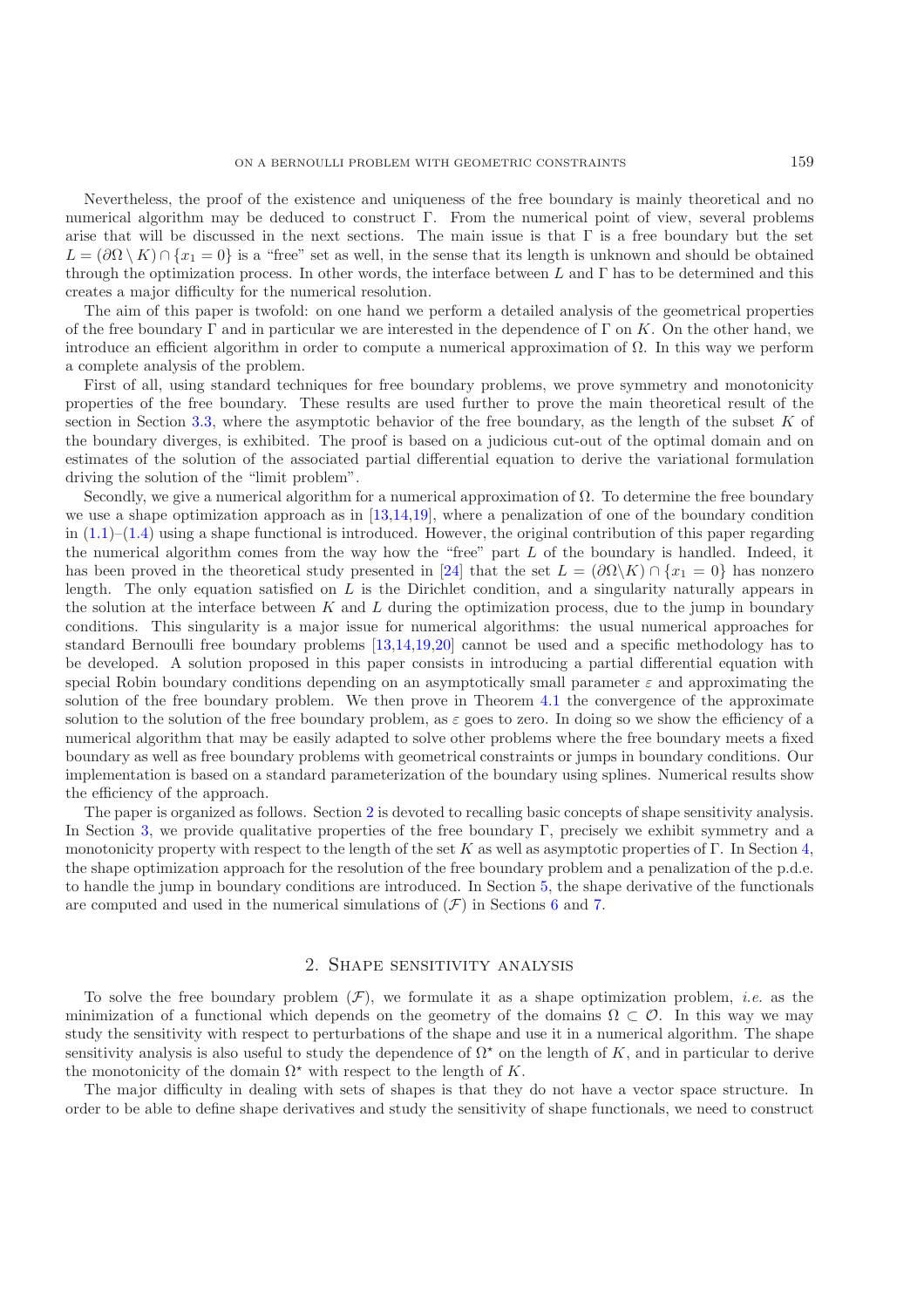### 160 A. LAURAIN AND Y. PRIVAT

such a structure for the shape spaces. In the literature, this is done by considering perturbations of an initial domain; see [\[6](#page-23-17)[,15](#page-23-18)[,27\]](#page-23-19).

Therefore, essentially two types of domain perturbations are considered in general. The first one is a *method of perturbation of the identity operator*, the second one, the *velocity* or *speed method* is based on the deformation obtained by the flow of a velocity field. The speed method is more general than the method of perturbation of the identity operator, and the equivalence between deformations obtained by a family of transformations and deformations obtained by the flow of velocity field may be shown [\[6](#page-23-17)[,27](#page-23-19)]. The method of perturbation of the identity operator is a particular kind of domain transformation, and in this paper the main results will be given using a simplified speed method, but we point out that using one or the other is rather a matter of preference as several classical textbooks and authors rely on the method of perturbation of the identity operator as well.

For the presentation of the speed method, we mainly rely on the presentations in  $[6,27]$  $[6,27]$  $[6,27]$ . We also restrict ourselves to shape perturbations by *autonomous* vector fields, *i.e.* time-independent vector fields. Let V :  $\mathbb{R}^N\to\mathbb{R}^N$  be an autonomous vector field. Assume that

<span id="page-3-0"></span>
$$
V \in \mathcal{D}^k(\mathbb{R}^N, \mathbb{R}^N) = \{ V \in \mathcal{C}^k(\mathbb{R}^N, \mathbb{R}^N), V \text{ has compact support} \},\tag{2.1}
$$

with  $k \geq 0$ .

For  $\tau > 0$ , we introduce a family of transformations  $T_t(V)(X) = x(t, X)$  as the solution to the ordinary differential equation

$$
\begin{cases}\n\frac{\mathrm{d}}{\mathrm{d}t}x(t,X) = V(x(t,X)), & 0 < t < \tau, \\
x(0,X) = X \in \mathbb{R}^N.\n\end{cases} \tag{2.2}
$$

For  $\tau$  sufficiently small, the system [\(2.2\)](#page-3-0) has a unique solution [\[27](#page-23-19)]. The mapping  $T_t$  allows to define a family of domains  $\Omega_t = T_t(V)(\Omega)$  which may be used for the differentiation of the shape functional. We refer to [\[6\]](#page-23-17), Chapter 7, and [\[27](#page-23-19)], Theorem 2.16, for theorems establishing the regularity of transformations  $T_t$ .

It is assumed that the shape functional  $J(\Omega)$  is well-defined for any measurable set  $\Omega \subset \mathbb{R}^N$ . We introduce the following notions of differentiability with respect to the shape:

**Definition 2.1** (Eulerian semiderivative). Let  $V \in \mathcal{D}^k(\mathbb{R}^N, \mathbb{R}^N)$  with  $k \geq 0$ , the *Eulerian semiderivative* of the shape functional  $J(\Omega)$  at  $\Omega$  in the direction V is defined as the limit

$$
dJ(\Omega;V) = \lim_{t \searrow 0} \frac{J(\Omega_t) - J(\Omega)}{t},\tag{2.3}
$$

when the limit exists and is finite.

**Definition 2.2** (shape differentiability). The functional  $J(\Omega)$  is *shape differentiable* (or *differentiable* for simplicity) at  $\Omega$  if it has a Eulerian semiderivative at  $\Omega$  in all directions V and the map

$$
V \mapsto dJ(\Omega, V) \tag{2.4}
$$

is linear and continuous from  $\mathcal{D}^k(\mathbb{R}^N,\mathbb{R}^N)$  into  $\mathbb{R}$ . The map [\(2.4\)](#page-3-1) is then sometimes denoted  $\nabla J(\Omega)$  and referred to as the *shape gradient* of J and we have

<span id="page-3-1"></span>
$$
dJ(\Omega, V) = \langle \nabla J(\Omega), V \rangle_{\mathcal{D}^{-k}(\mathbb{R}^N, \mathbb{R}^N), \mathcal{D}^k(\mathbb{R}^N, \mathbb{R}^N)}.
$$
\n(2.5)

When the data is smooth enough, *i.e.* when the boundary of the domain  $\Omega$  and the velocity field V are smooth enough (this will be specified later on), the shape derivative has a particular structure: it is concentrated on the boundary  $\partial\Omega$  and depends only on the normal component of the velocity field V on the boundary  $\partial\Omega$ . This result, often called *structure theorem* or *Hadamard Formula*, is fundamental in shape optimization and will be observed in Theorem [5.1.](#page-15-2)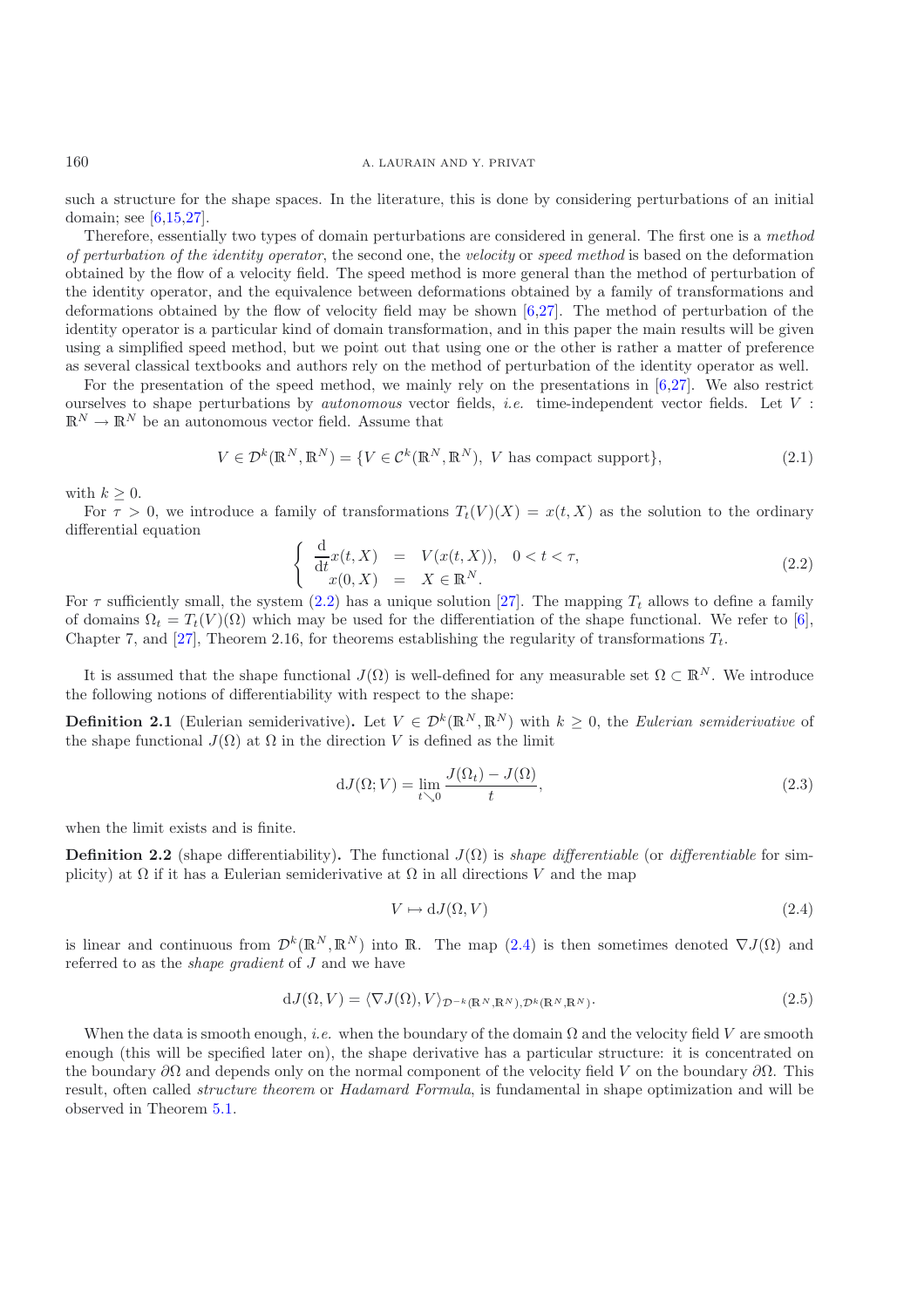#### 3. Geometric properties and asymptotic behaviour

<span id="page-4-0"></span>In shape optimization, once the existence and maybe uniqueness of an optimal domain have been obtained, an explicit representation of the domain, using a parameterization for instance usually cannot be achieved, except in some particular cases, for instance if the optimal domain has a simple shape such as a ball, ellipse or a regular polygon. On the other hand, it is usually possible to determine important geometric properties of the optimum, such as symmetry, connectivity, convexity for instance. In this section we show first of all that the optimal domain is symmetric with respect to the perpendicular bisector of the segment  $K$ , using a symmetrization argument. Then, we are interested in the asymptotic behaviour of the solution as the length of K goes to infinity. We are able to show that the optimal domain  $\Omega^*$  is monotonically increasing for the inclusion when the length of K increases, and that  $\Omega^*$  converges, in a sense that will be given in Theorem [3.2,](#page-6-0) to the infinite strip  $(0, 1) \times \mathbb{R}$ .

The proofs presented in Sections [3.1](#page-4-1) and [3.2](#page-5-1) are quite standard and similar ideas of proofs may be found *e.g.* in [\[15–](#page-23-18)[18\]](#page-23-15).

# <span id="page-4-1"></span>3.1. **Symmetry**

In this subsection, we derive a symmetry property of the free boundary. The interest of such a remark is intrinsic and appears useful from a numerical point of view too, for instance to test the efficiency of the chosen algorithm.

In the two-dimensional case, we have the following result of symmetry:

**Proposition 3.1.** Let  $\Omega^*$  be the solution of the free boundary problem  $(1.1)$ – $(1.4)$ *.* Assume, without loss of *generality that*  $(Ox_1)$  *is the perpendicular bisector of* K. Then,  $\Omega^*$  *is symmetric with respect to*  $(Ox_1)$ *.* 

*Proof.* Like often, this proof is based on a symmetrization argument. It may be noticed that, according to the result stated in [\[24](#page-23-6)], Theorem 1,  $\Omega$  is the unique solution of the overdetermined optimization problem

$$
(\mathcal{B}_0) : \left\{ \begin{array}{ll}\text{minimize} & J(\Omega, u) \\ \text{subject to} & \Omega \in \mathcal{O}, \ u \in H(\Omega), \end{array} \right.
$$

where

$$
H(\Omega) = \{ u \in H^1(\Omega), u = 1 \text{ on } K, u = 0 \text{ on } \partial\Omega \setminus K \text{ and } |\nabla u| = 1 \text{ on } \Gamma \},
$$

and

$$
J(\Omega, u) = \int_{\Omega} |\nabla u(x)|^2 \mathrm{d}x.
$$

From now on,  $\Omega^*$  will denote the unique solution of  $(\mathcal{B}_0)$ , K being fixed. We denote by  $\Omega$  the Steiner symmetrization of  $\Omega$  with respect to the hyperplane  $x_2 = 0$ , *i.e.* 

$$
\widehat{\Omega} = \left\{ x = (x', x_2) \text{ such that } -\frac{1}{2} |\Omega(x')| < x_2 < \frac{1}{2} |\Omega(x')|, \ x' \in \Omega' \right\},
$$

where

 $\Omega' = \{x' \in \mathbb{R} \text{ such that there exists } x_2 \text{ with } (x', x_2) \in \Omega^{\star}\}\$ 

and

$$
\Omega(x') = \{ x_2 \in \mathbb{R} \text{ such that } (x', x_2) \in \Omega \}, \ x' \in \Omega'.
$$

By construction,  $\widehat{\Omega}$  is symmetric with respect to the  $( Ox_1 )$  axis. Let us also introduce  $\widehat{u}$ , defined by

$$
\widehat{u}: x \in \widehat{\Omega} \mapsto \sup\{c \text{ such that } x \in \widehat{\omega^{\star}(c)}\},\
$$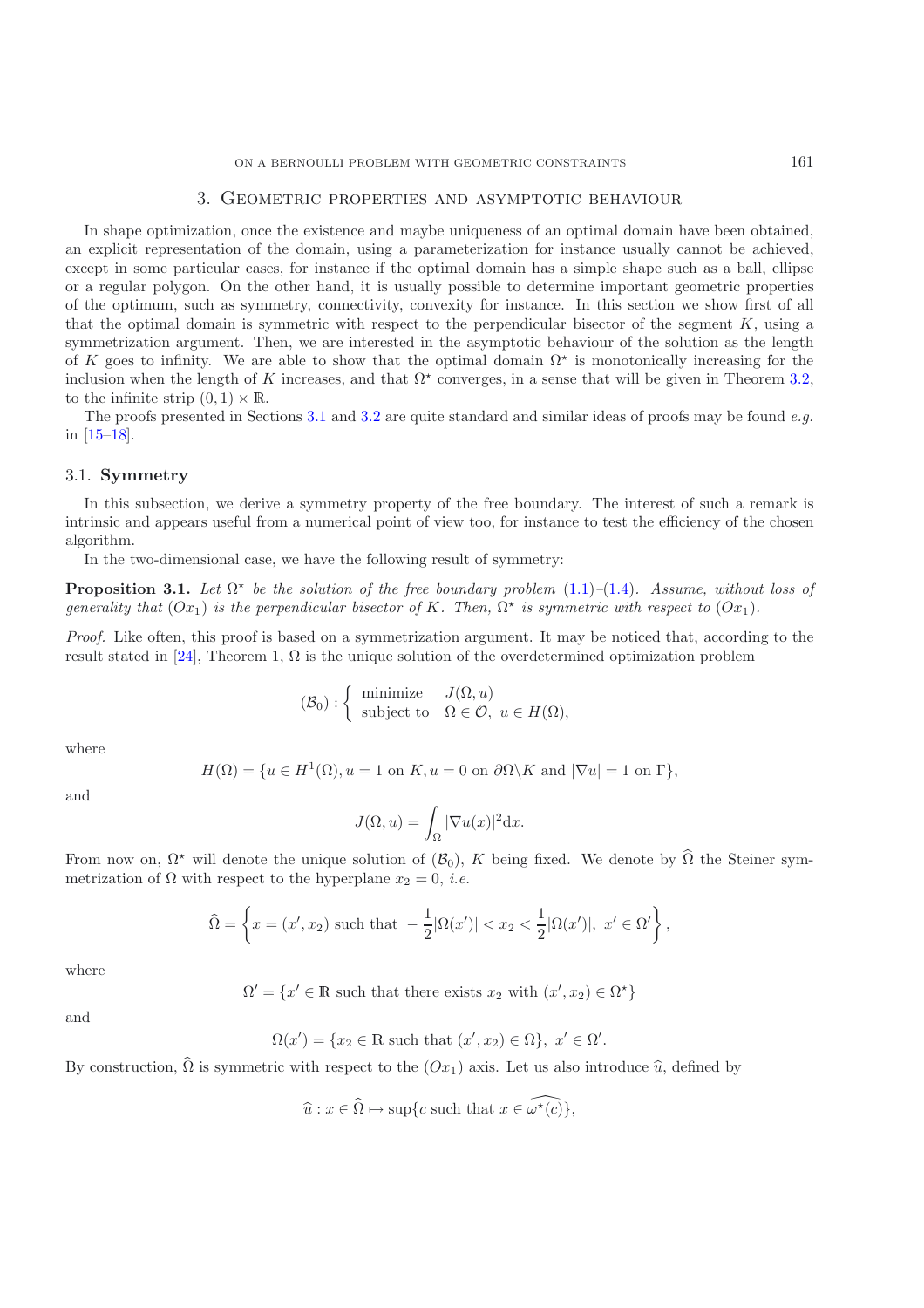where  $\omega^*(c) = \{x \in \Omega^* : u(x) \ge c\}$ . Then, one may verify that  $\widehat{u} \in H(\widehat{\Omega})$  and Polyà's inequality (see [\[15\]](#page-23-18)) yields

$$
J(\widehat{\Omega}, \widehat{u}) \le J(\Omega^\star, u^\star).
$$

Since  $(\Omega^*, u^*)$  is a minimizer of J and using the uniqueness of the solution of  $(\mathcal{B}_0)$ , we get  $\Omega^* = \Omega$ .

**Remark 3.1.** This proof yields in addition that the direction of the normal vector at the intersection of Γ and  $(Ox_1)$  is  $(Ox_1)$ .

#### <span id="page-5-1"></span>3.2. **Monotonicity**

In this subsection, we show that  $\Omega^*$  is monotonically increasing for the inclusion when the length of K increases. For a given  $a > 0$ , define  $K_a = \{0\} \times [-a, a]$ . Let  $(\mathcal{F}_a)$  denote problem  $(\mathcal{F})$  with  $K_a$  instead of K and denote  $\Omega_a$  and  $u_a$  the corresponding solutions. We have the following result on the monotonicity of  $\Omega_a$  with respect to a.

<span id="page-5-2"></span>**Theorem 3.1.** *Let*  $0 < a < b$ , *then*  $\Omega_a \subset \Omega_b$ *.* 

*Proof.* According to [\[24\]](#page-23-6),  $(\mathcal{F}_a)$  has a solution for every  $a > 0$  and  $\partial\Omega_a$  is  $C^{2+\alpha}$ ,  $0 < \alpha < 1$ . We argue by contradiction, assuming that  $\Omega_a \not\subset \Omega_b$ . Introduce, for  $t \geq 1$ , the set

$$
\Omega_t = \{ x \in \Omega_a : tx \in \Omega_a \}.
$$

We also denote by  $K_t := \{0\} \times [-ta, ta]$  and  $\Gamma_t := \partial \Omega_t \setminus (\partial \Omega_t \cap (Ox_2))$ . The domain  $\Omega_t$  is obviously a convex set included in  $\Omega_a$  for  $t \geq 1$ . Now denote

$$
t_{\min} := \inf\{t \ge 1, \ \Omega_t \subset \Omega_b\}.
$$

On one hand,  $\Omega_a \subset \Omega_b$  is equivalent to  $t_{\min} = 1$ . On the other hand, if  $\Omega_a \not\subset \Omega_b$ , then  $t_{\min} > 1$  and for t large enough, we clearly have  $\Omega_t \subset \Omega_b$ , therefore  $t_{\min}$  is finite. In addition, if  $\Omega_a \not\subset \Omega_b$  we have  $\Gamma_{t_{\min}} \cap \Gamma_b \neq \emptyset$ . Now, choose  $y \in \Gamma_{t_{\min}} \cap \Gamma_b$ . Let us introduce

$$
u_{t_{\min}}: x \in \Omega_t \mapsto u_a(t_{\min}x).
$$

Then,  $u_{t_{\min}}$  verifies

$$
-\Delta u_{t_{\min}} = 0 \quad \text{in } \Omega_{t_{\min}},
$$

$$
u_{t_{\min}} = 1 \quad \text{on } K_{t_{\min}},
$$

$$
u_{t_{\min}} = 0 \quad \text{on } \Gamma_{t_{\min}},
$$

so that, in view of  $\Omega_{t_{\min}} \subset \Omega_b$  and  $K_{t_{\min}} \subset K_b$ , the maximum principle yields  $u_b \geq u_{t_{\min}}$  in  $\Omega_{t_{\min}}$ . Consequently, the function  $h = u_b - u_{t_{\min}}$  is harmonic in  $\Omega_{t_{\min}}$ , and since  $h(y) = 0$ , h reaches its lower bound at y. Applying Hopf's lemma (see [\[7\]](#page-23-20)) thus yields  $\partial_n h(y) < 0$  so that  $|\nabla u_b(y)| \geq |\nabla u_{t_{\min}}(y)|$ . Hence,

$$
1 = |\nabla u_b(y)| \ge |\nabla u_{t_{\min}}(y)| = t_{\min} > 1,
$$

 $\Box$ 

which is absurd. Therefore we necessarily have  $t_{\min} = 1$  and  $\Omega_a \subset \Omega_b$ .

#### <span id="page-5-0"></span>3.3. **Asymptotic behaviour**

We may now use the symmetry property of the free boundary to obtain the asymptotic properties of  $\Omega_a$ when the length of K goes to infinity, *i.e.* we are interested in the behaviour of the free boundary  $\Gamma_a$  as  $a \to \infty$ .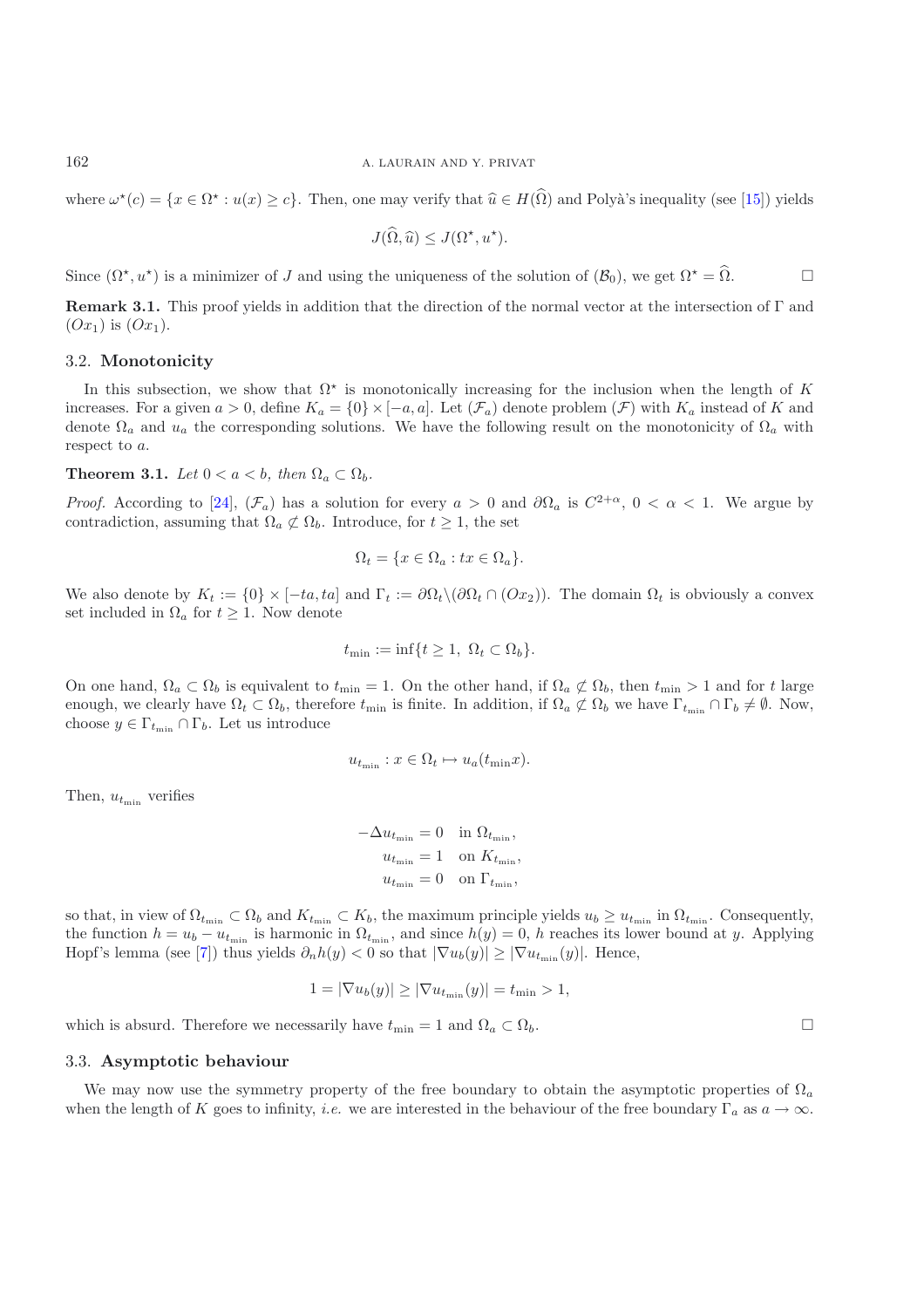Let us say one word on our motivations for studying such a problem. First, this problem can be seen as a limit problem of the "unbounded case" studied in [\[18](#page-23-15)], Section 5, relative to the one phase free boundary problem for the p-Laplacian with non-constant Bernoulli boundary condition. Second, let us notice that the change of variable  $x' = x/a$  and  $y' = y/a$  transforms the free boundary [\(1.1\)](#page-0-0)–[\(1.4\)](#page-0-1) problem into

<span id="page-6-1"></span>
$$
-\Delta z = 0 \quad \text{in } \Omega,\tag{3.1}
$$

$$
z = 1 \quad \text{on } K_1,\tag{3.2}
$$

$$
z = 0 \quad \text{on } \partial\Omega \setminus K_1,\tag{3.3}
$$

$$
|\nabla z| = a \quad \text{on } \Gamma = (\partial \Omega \setminus K_1) \cap \mathbb{R}_+^N, \tag{3.4}
$$

which proves that the solution of  $(3.1)$ – $(3.4)$  is  $h_{1/a}(\Omega_a)$ , where  $h_{1/a}$  denotes the homothety centered at the origin, with ratio  $1/a$ . Hence such a study permits also to study the role of the Lagrange multiplier associated with the volume constraint of the problem

$$
\begin{cases} \min C(\Omega) \text{ where } C(\Omega) = \min \left\{ \frac{1}{2} \int_{\Omega} |\nabla u_{\Omega}|^2, u = 1 \text{ on } K_1, u = 0 \text{ on } \partial \Omega \backslash K_1 \right\} \\ \Omega \text{ quasi-open, } |\Omega| = m, \end{cases}
$$

since, as enlightened in  $[15]$  $[15]$ , Chapter 6, the optimal domain is the solution of  $(3.1)$ – $(3.4)$  for a certain constant  $a > 0$ . The study presented in this section permits to link the Lagrange multiplier to the constant m appearing in the volume constraint and to get some information on the limit case  $a \to +\infty$ .

We actually show that  $\Gamma_a$  converges, in an appropriate sense, to the line parallel to  $K_a$  and passing through the point  $(1, 0)$ . Let us introduce the infinite open strip

$$
S = \left]0,1\right[ \times \mathbb{R},
$$

and the open, bounded rectangle

$$
R(b) = \left]0, 1\right[ \times \left] -b, b\right[ \subset S.
$$

Let

$$
u_S: x \in S \mapsto 1 - x_1.
$$

<span id="page-6-0"></span>Observe that, since  $\Omega_a$  is solution of the free boundary problem [\(1.1\)](#page-0-0)–[\(1.4\)](#page-0-1), the curve  $\Gamma_a \cap \{-a \le x_2 \le a\}$  is the graph of a concave  $\mathcal{C}^{2,\alpha}$  function  $x_2 \mapsto \psi_a(x_2)$  on  $[-a, a]$ . We have the following result:

**Theorem 3.2.** *The domain*  $\Omega_a$  *converges to the strip* S *in the sense that for all*  $b > 0$ *, we have* 

$$
\psi_a \to 1, \text{ uniformly in } [-b, b], \text{ as } a \to +\infty. \tag{3.5}
$$

*We also have the convergence*

$$
u_a \to u_S \quad in \ H^1(R(b)) \quad as \ a \to \infty,
$$

*for the solution*  $u_a$  *of*  $(1.1)–(1.4)$  $(1.1)–(1.4)$  $(1.1)–(1.4)$ *.* 

*Proof.* Let us introduce the function

$$
v_a(x_1) = u_a(x_1, 0).
$$

According to [\[15](#page-23-18)], Proposition 5.4.12, we have for a domain  $\Omega$  of class  $\mathcal{C}^2$  and  $u : \overline{\Omega} \to \mathbb{R}$  of class  $\mathcal{C}^2$ 

<span id="page-6-2"></span>
$$
\Delta u = \Delta_{\Gamma} u + \mathcal{H} \partial_n u + \partial_n^2 u,\tag{3.6}
$$

where  $\Delta_{\Gamma} u$  denotes the Laplace-Beltrami operator. Applying formula [\(3.6\)](#page-6-2) in the domains

$$
\omega_a(c) := \{ x \in \Omega_a, \ u_a(x) > c \},
$$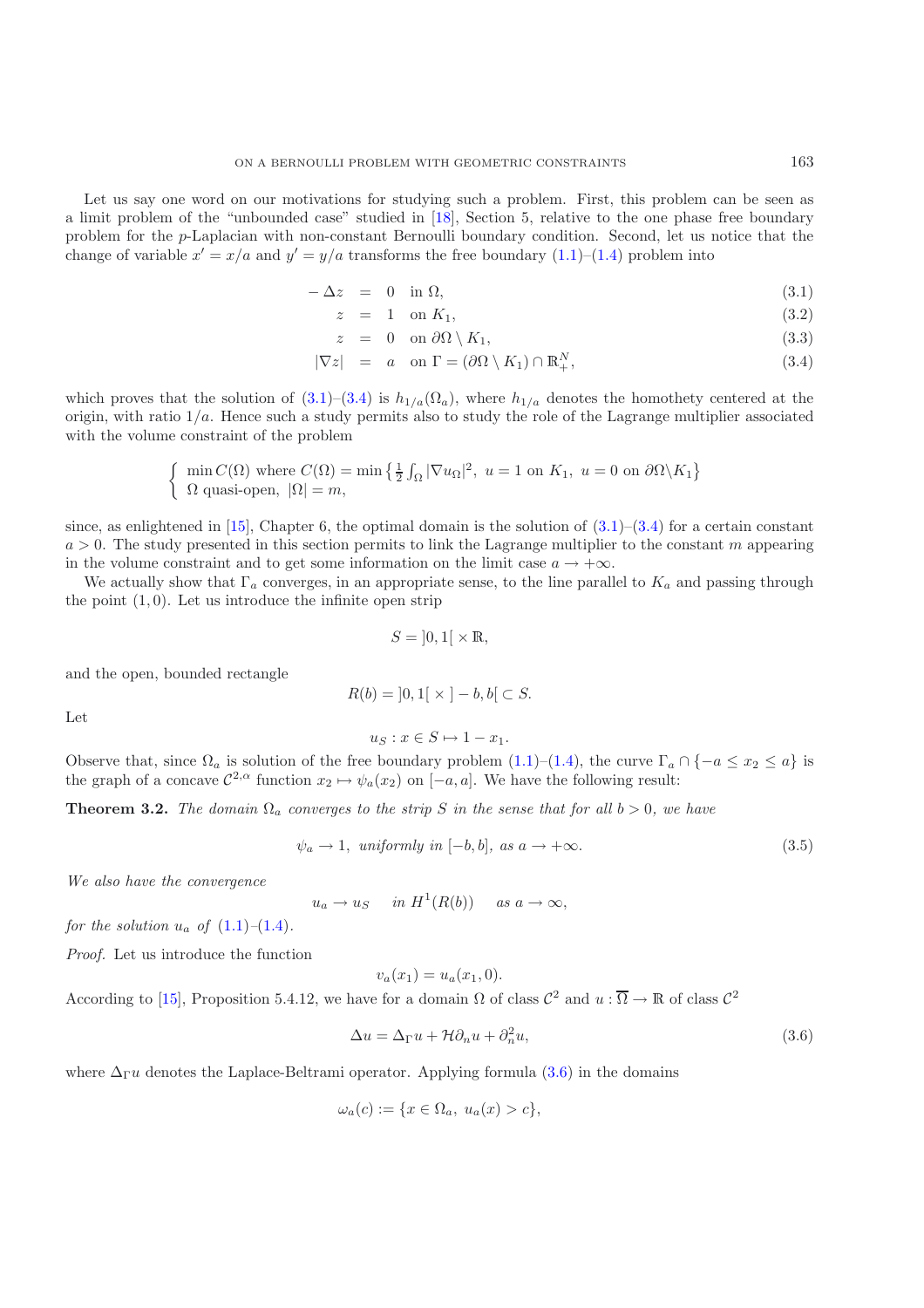we get  $\Delta_{\Gamma} u_a = 0$  on  $\partial \omega_a(c)$ ,  $\Delta u_a = 0$  due to [\(1.1\)](#page-0-0) and thus

$$
\partial_n^2 u_a = -\mathcal{H}_a \partial_n u_a \quad \text{on } \partial \omega_a(c), \tag{3.7}
$$

where n is the outer unit normal vector to  $\omega_a(c)$  and  $\mathcal{H}_a(x)$  denotes here the curvature of  $\partial \omega_a(c)$  at a point  $x \in \partial \omega_a(c)$ . Thanks to the symmetry of  $\Omega_a$  with respect to the x<sub>1</sub>-axis, we have  $\partial_n u_a(x_1,0) = v'_a(x_1)$  and  $\partial_n^2 u_a(x_1,0) = v''_a(x_1)$  for  $x_1 \geq 0$ . According to [\[24\]](#page-23-6), the sets  $\omega_a(c)$  are convex. Therefore  $\mathcal{H}_a$  is positive on  $\partial \omega_a(c)$  and  $v_a(x_1)$  is non-increasing. Thus

$$
v_a''(x_1) = -\mathcal{H}_a(x_1, 0)v_a'(x_1) \ge 0,
$$
\n(3.8)

which means that  $v_a$  is convex. Let  $m_a$  be such that  $\Gamma_a \cap (\mathbb{R} \times \{0\}) = (m_a, 0), i.e.$  the first coordinate of the intersection of the x<sub>1</sub>-axis and the free boundary  $\Gamma_a$ . The function  $v_a$  satisfies

$$
-v_a''(x_1) \le 0 \quad \text{for } x_1 \in ]0, m_a[, \tag{3.9}
$$

<span id="page-7-0"></span>
$$
v_a(0) = 1,\t\t(3.10)
$$

$$
v_a(m_a) = 0,\t\t(3.11)
$$

$$
v_a'(m_a) = -1.\t\t(3.12)
$$

In view of [\(3.9\)](#page-7-0),  $v_a$  is convex on  $[0, m_a]$ . Since  $v_a(0) = 1$  and  $v_a(m_a) = 0$ , then

<span id="page-7-1"></span>
$$
v_a(x_1) \le 1 - \frac{x_1}{m_a} \cdot
$$

Furthermore,  $m_a \leq 1$ , otherwise, due to the convexity of  $v_a$ , the Neumann condition [\(3.12\)](#page-7-1) would not be satisfied. Since  $\Omega_a$  is convex, this proves that  $\Omega_a \subset S$  and that  $\Omega_a$  is bounded.

Moreover, from Theorem [3.1,](#page-5-2) the map  $a \mapsto \Omega_a$  is nondecreasing with respect to the inclusion. It follows that the sequence  $(m_a)$  is nondecreasing and bounded since  $\Omega_a \subset S$ . Hence,  $(m_a)$  converges to  $m_\infty \leq 1$ .

Let us define

$$
u_{\infty}(x_1) = 1 - \frac{x_1}{m_{\infty}}\cdot
$$

The previous remarks ensure that for every  $a > 0$ ,  $v_a \le u_{\infty}$ .

Let  $\mathcal{D}(a)$  be the line containing the points  $(0, a)$  and  $(\psi_a(b), b)$  and  $\mathcal{T}(a)$  the line tangent to  $\Gamma_a$  at  $(\psi_a(b), b)$ . Let  $s_D(a)$  and  $s_{\mathcal{T}}(a)$  denote the slopes of  $\mathcal{D}(a)$  and  $\mathcal{T}(a)$ , respectively. For a fixed  $b \in (0, a)$ , we have

$$
s_{\mathcal{D}}(a) = \frac{b-a}{\psi_a(b)} \to -\infty \quad \text{as } a \to \infty,
$$

since  $0 \leq \psi_a \leq 1$ . Due to the convexity of  $\Omega_a$ , we also have  $s_{\mathcal{T}}(a) < s_{\mathcal{D}}(a)$ . Therefore

$$
s_{\mathcal{T}}(a) \to -\infty \quad \text{as } a \to \infty.
$$

Thus, the slopes of the tangents to  $\Gamma_a$  go to infinity in  $\Omega_a \cap R(b)$ . Furthermore, due to the concavity of the function  $\psi_a$ , we get, by construction of  $\mathcal{D}(a)$ ,

<span id="page-7-2"></span>
$$
\frac{m_a}{a}(a-x_2) \le \psi_a(x_2) \le m_\infty, \ \forall a > 0, \ \forall x_2 \in [-b, b].
$$

Hence, we obtain the pointwise convergence result:

$$
\lim_{a \to +\infty} \psi_a(x_2) = m_\infty, \ \forall x_2 \in [-b, b], \tag{3.13}
$$

which proves the uniform convergence of  $\psi_a$  to  $m_\infty$  as  $a \to +\infty$ .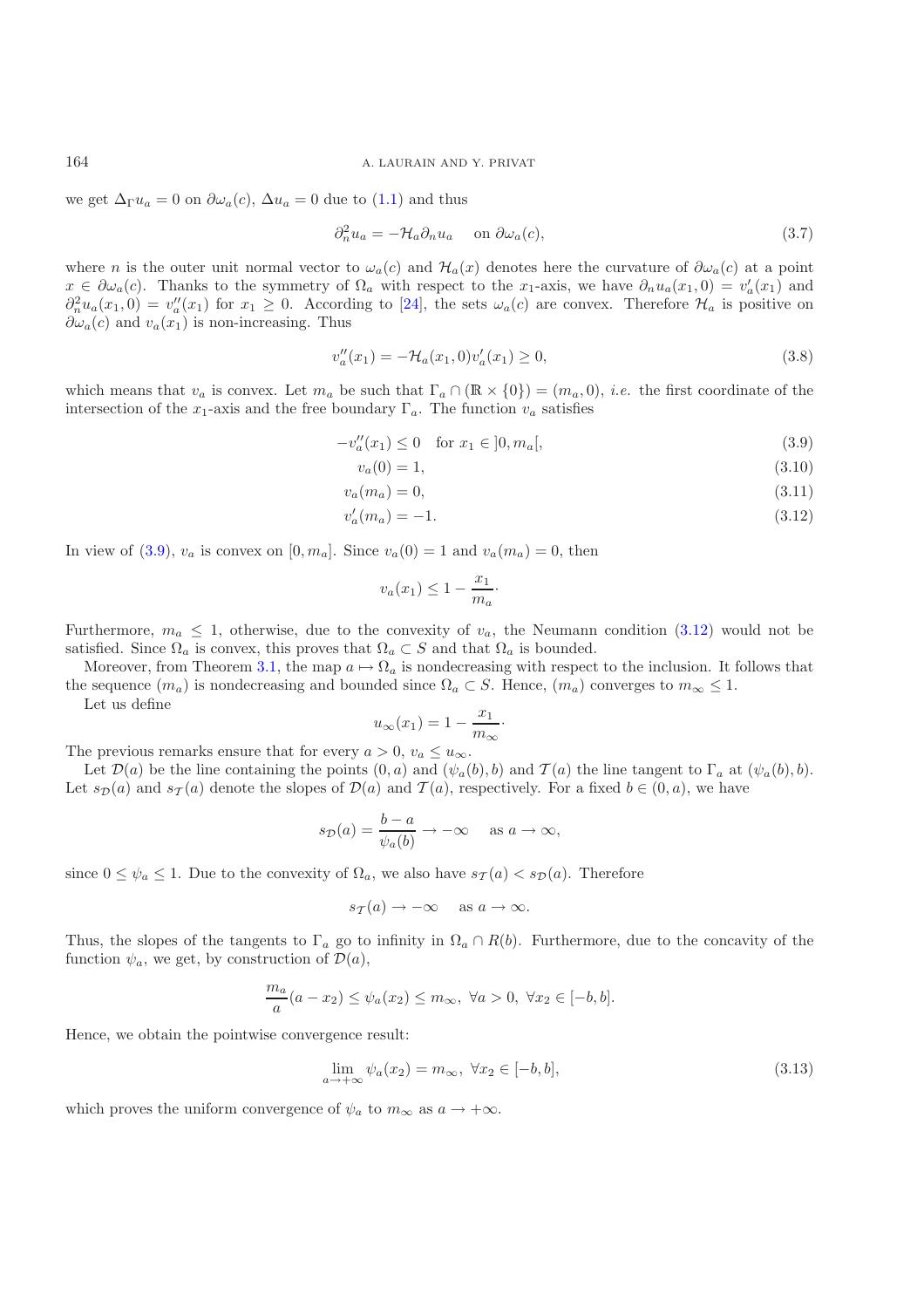From now on, with a slight misuse of notation,  $u_a$  will also denote its extension by zero to all of S. Finally, let us prove the convergence

$$
u_a \to u_\infty
$$
 in  $H^1(R_\infty(b))$ , as  $a \to \infty$ ,

where  $R_{\infty}(b)$  denotes the rectangle whose edges are:  $\Sigma_1 = \{0\} \times [-b, b], \Sigma_2 = [0, m_{\infty}] \times \{b\}, \Sigma_3 = \{m_{\infty}\} \times [-b, b]$ and  $\Sigma_4 = [0, m_\infty] \times \{-b\}.$ 

According to the zero Dirichlet conditions on  $\Sigma_3$  and using Poincaré's inequality, proving the  $H^1$ -convergence is equivalent to show that

$$
\int_{R_{\infty}(b)} |\nabla (u_a - u_{\infty})|^2 \to 0 \quad \text{as } a \to \infty.
$$
\n(3.14)

For our purposes, we introduce the curve  $\Sigma_2(a)$  described by the points  $X_{a,b}$  solutions of the following ordinary differential equation

<span id="page-8-0"></span>
$$
\begin{cases}\n\frac{dX_{a,b}}{dt}(t) = \nabla u_a(X_{a,b}(t)), \quad t > 0, \\
X_{a,b}(0) = (0, b).\n\end{cases}
$$
\n(3.15)

The curve  $\Sigma_2(a)$  is naturally extended along its tangent outside of  $\Omega_a$ .  $\Sigma_2(a)$  can be seen as the curve originating at the point  $(0, b)$  and perpendicular to the level set curves of  $\Omega_a$ . We also introduce the curve  $\Sigma_4(a)$ , symmetric to  $\Sigma_2(a)$  with respect to the  $x_1$ -axis.  $\Sigma_4(a)$  is obviously the set of points  $Y_{a,b}$  solutions of the following ordinary differential equation

$$
\begin{cases}\n\frac{dY_{a,b}}{dt}(t) = \nabla u_a(Y_{a,b}(t)), \quad t > 0, \\
Y_{a,b}(0) = (0, -b).\n\end{cases}
$$
\n(3.16)

Then the set  $Q_a(b)$  is defined as the region delimited by the x<sub>2</sub>-axis on the left, the line parallel to the x<sub>2</sub>-axis and passing through the point  $(m_{\infty}, 0)$  on the right and the curves  $\Sigma_2(a)$  and  $\Sigma_4(a)$  at the top and bottom. We also introduce the set  $\Sigma_3(a) := Q_a(b) \cap (\{m_\infty\} \times \mathbb{R})$ . See Figure [2](#page-9-0) for a description of the sets  $R_\infty(b)$  and  $Q_a(b)$ .

Since  $R_{\infty}(b) \subset Q_a(b)$  (see Fig. [2\)](#page-9-0), we have

$$
\int_{R_{\infty}(b)} |\nabla (u_a - u_{\infty})|^2 \leq \int_{Q_a(b)} |\nabla (u_a - u_{\infty})|^2.
$$

Using Green's formula, we get

$$
\int_{Q_a(b)} |\nabla (u_a - u_\infty)|^2 = \int_{Q_a(b) \cap \Omega_a} |\nabla (u_a - u_\infty)|^2 + \int_{Q_a(b) \backslash \Omega_a} |\nabla (u_a - u_\infty)|^2
$$
  
\n
$$
= - \int_{Q_a(b) \cap \Omega_a} (u_a - u_\infty) \Delta (u_a - u_\infty) - \int_{Q_a(b) \backslash \Omega_a} (u_a - u_\infty) \Delta (u_a - u_\infty)
$$
  
\n
$$
+ \int_{\partial Q_a(b)} (u_a - u_\infty) \partial_\nu (u_a - u_\infty) + \sum_{\pm} \int_{\Gamma_a \cap Q_a(b)} (u_a - u_\infty) \partial_n \pm (u_a - u_\infty),
$$

where  $\nu$  denotes the outer normal vector to  $Q_a(b)$  on the boundary  $\partial Q_a(b)$ , n is the outer normal vector to  $\Omega_a$ on the boundary  $\Gamma_a$  and  $\partial_n$  is the normal derivative on  $\Gamma_a$  in the exterior or interior direction, the positive sign denoting the exterior direction to  $\Omega_a$ . The functions  $u_a$  and  $u_\infty$  are harmonic, and using the various boundary conditions for  $u_a$  and  $u_\infty$  we get

$$
\int_{Q_a(b)} |\nabla (u_a - u_\infty)|^2 = \int_{\tilde{\Sigma}_2(a) \cup \tilde{\Sigma}_4(a)} (u_a - u_\infty) \partial_\nu (u_a - u_\infty) + \int_{\Gamma_a \cap Q_a(b)} u_\infty.
$$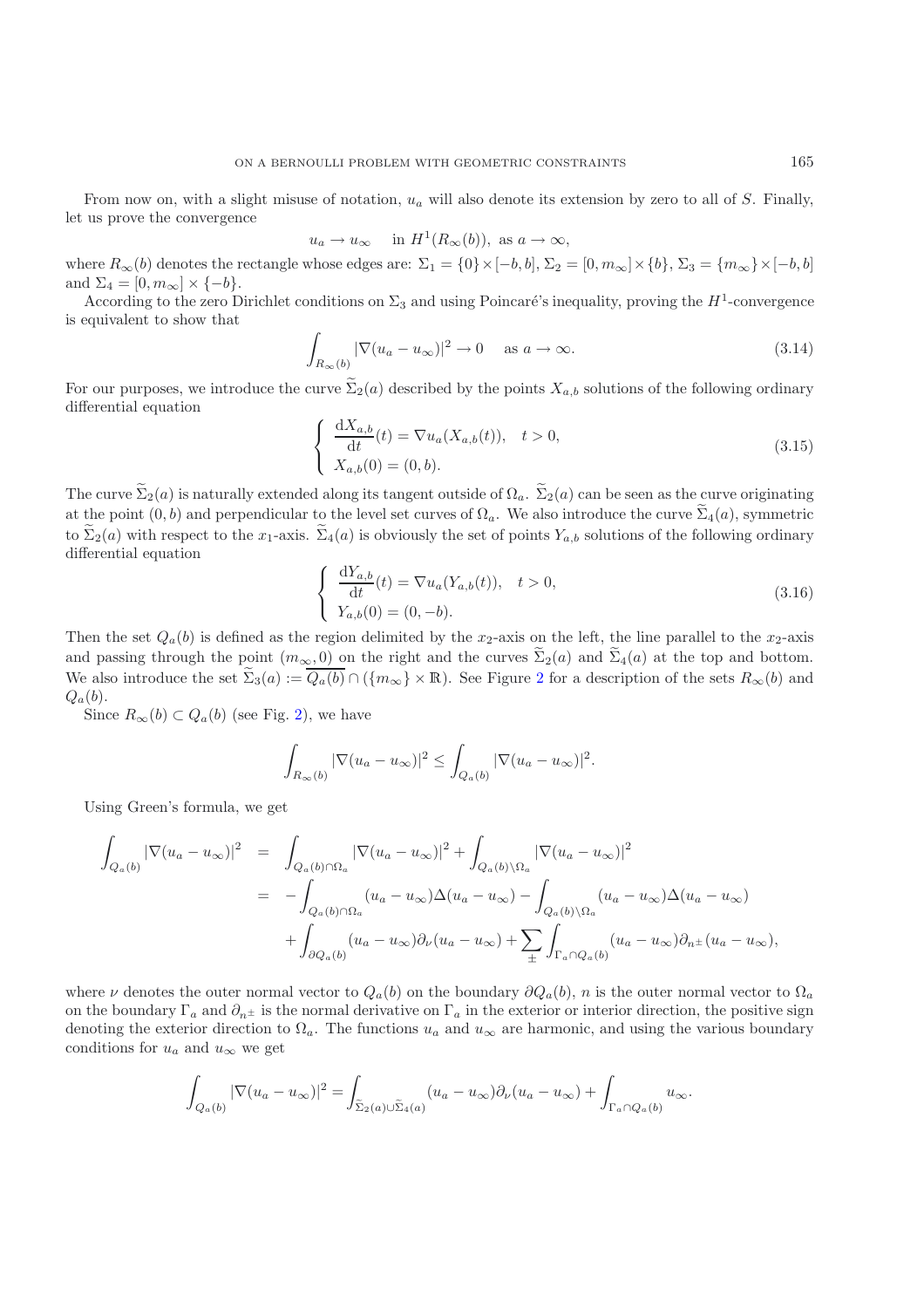

<span id="page-9-0"></span>FIGURE 2. The sets  $R_{\infty}(b)$  and  $Q_a(b)$ .

According to [\(3.13\)](#page-7-2) and using  $u_{\infty} = 0$  on  $\Sigma_3$ , we get

$$
\int_{\Gamma_a \cap Q_a(b)} u_{\infty} = \int_{-b}^b u_{\infty}(\psi_a(x_2)) \sqrt{1 + \psi'_a(x_2)^2} \, dx_2 \to 0 \quad \text{as } a \to \infty,
$$

where we have also used the fact that  $\psi_a'(x_2) \to 0$  for all  $x_2 \in [-b, b]$ . The limit function  $u_{\infty}$  depends only on  $x_1$ , thus we have  $\partial_\nu u_\infty = 0$  on  $\Sigma_2 \cup \Sigma_4$ . Denote now  $\psi_a : [0, m_\infty] \to \mathbb{R}$  the graph of  $\Sigma_2(a)$  (which implies that  $-\psi_a$  is the graph of  $\Sigma_4(a)$ ). The slope of the tangents to the level sets of  $u_a$  converge to  $-\infty$  as  $a \to \infty$  in a similar way as for  $\Gamma_a$ , therefore  $\partial_{x_2} u_a(x_1, \psi_a(x_1))$  converges uniformly to 0 in  $[0, m_\infty]$  as  $a \to \infty$ , and in view of [\(3.15\)](#page-8-0) we have that  $\psi_a \to b$  uniformly in  $[0, m_\infty]$  and since  $(u_a - u_\infty)$  is uniformly bounded in  $\Omega_a$  we have

$$
\int_{\tilde{\Sigma}_2(a)\cup \tilde{\Sigma}_4(a)} (u_a - u_{\infty}) \partial_{\nu} u_{\infty} \to 0 \quad \text{as } a \to \infty.
$$
\n(3.17)

<span id="page-9-1"></span>In view of the definition of  $Q_a(b)$ , the outer normal vector  $\nu$  to  $Q_a(b)$  at a given point on  $\Sigma_2(a)\cup \Sigma_4(a)$  is collinear with the tangent vector to the level set curve of  $\Omega_a$  passing though the same point. Therefore  $\partial_\nu u_a = 0$  on  $\Sigma_2(a) \cup \Sigma_4(a)$  and we obtain finally

$$
0 \leq \int_{R_{\infty}(b)} |\nabla (u_a - u_{\infty})|^2 \leq \int_{Q_a(b)} |\nabla (u_a - u_{\infty})|^2 \to 0 \quad \text{as } a \to \infty.
$$
 (3.18)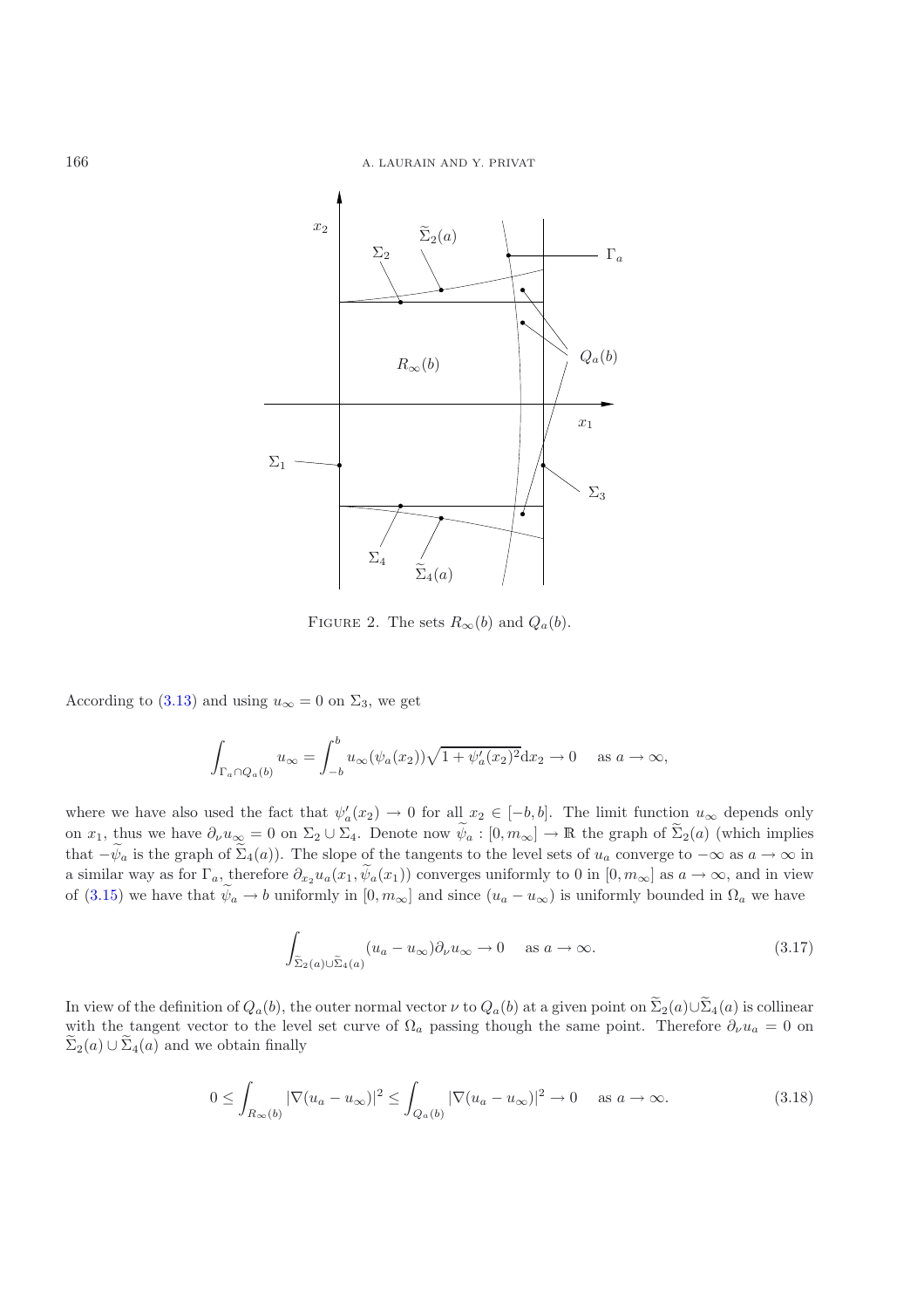The end of the proof consists in proving that  $m_{\infty} = 1$ . Let us introduce the test function  $\varphi$  as the solution of the partial differential equation

$$
\begin{cases}\n-\Delta \varphi = 0 & \text{in } Q_a(b) \\
\varphi = 0 & \text{on } \Sigma_1 \cup \widetilde{\Sigma}_2(a) \cup \widetilde{\Sigma}_4(a) \\
\varphi = 1 & \text{on } \widetilde{\Sigma}_3(a).\n\end{cases}
$$
\n(3.19)

It can be noticed that  $\varphi \in H^1(R_\infty(b)).$ 

Using Green's formula and the same notations as previously, we get

$$
\int_{Q_a(b)} \nabla (u_a - u_\infty) \cdot \nabla \varphi = \int_{Q_a(b) \cap \Omega_a} \nabla (u_a - u_\infty) \cdot \nabla \varphi + \int_{Q_a(b) \setminus \Omega_a} \nabla (u_a - u_\infty) \cdot \nabla \varphi
$$
\n
$$
= - \int_{Q_a(b) \cap \Omega_a} \varphi \Delta (u_a - u_\infty) - \int_{Q_a(b) \setminus \Omega_a} \varphi \Delta (u_a - u_\infty)
$$
\n
$$
+ \int_{\partial Q_a(b)} \varphi \partial_\nu (u_a - u_\infty) + \sum_{\pm} \int_{\Gamma_a \cap Q_a(b)} \varphi \partial_{n^{\pm}} (u_a - u_\infty)
$$
\n
$$
= \int_{\tilde{\Sigma}_2(a) \cup \tilde{\Sigma}_4(a)} \varphi \partial_\nu (u_a - u_\infty) + \int_{\tilde{\Sigma}_3(a)} \varphi \partial_n (u_a - u_\infty) - \int_{\Gamma_a \cap Q_a(b)} \varphi
$$
\n
$$
= \int_{\tilde{\Sigma}_3(a)} \frac{\varphi}{m_\infty} - \int_{\Gamma_a \cap Q_a(b)} \varphi.
$$

According to [\(3.13\)](#page-7-2), and since we deduce from [\(3.18\)](#page-9-1) that

$$
\int_{Q_a(b)} \nabla (u_a - u_\infty) \cdot \nabla \varphi \to 0 \quad \text{ as } a \to \infty,
$$

we get

$$
\int_{\widetilde{\Sigma}_3(a)} \frac{\varphi}{m_\infty} - \int_{\widetilde{\Sigma}_3(a)} \varphi = 0,
$$

which leads to

$$
\left(\frac{1}{m_{\infty}} - 1\right) |\widetilde{\Sigma}_3(a)| = 0.
$$

<span id="page-10-0"></span>In other words,  $m_{\infty} = 1$ , which ends the proof.

# 4. A penalization approach

#### <span id="page-10-1"></span>4.1. **Shape optimization problems**

From now on we will assume that  $N = 2$ , *i.e.* we solve the problem in the plane. The problem for  $N > 2$  may be treated with the same technique, but the numerical implementation becomes tedious. A classical approach to solve the free boundary problem is to penalize one of the boundary conditions in the over-determined system  $(1.1)$ – $(1.4)$  within a shape optimization approach to find the free boundary. For instance one may consider the well-posed problem

$$
-\Delta u_1 = 0 \quad \text{in } \Omega,\tag{4.1}
$$

$$
u_1 = 1 \quad \text{on } K,\tag{4.2}
$$

<span id="page-10-3"></span>
$$
u_1 = 0 \quad \text{on } \partial\Omega \setminus K,\tag{4.3}
$$

<span id="page-10-2"></span> $\Box$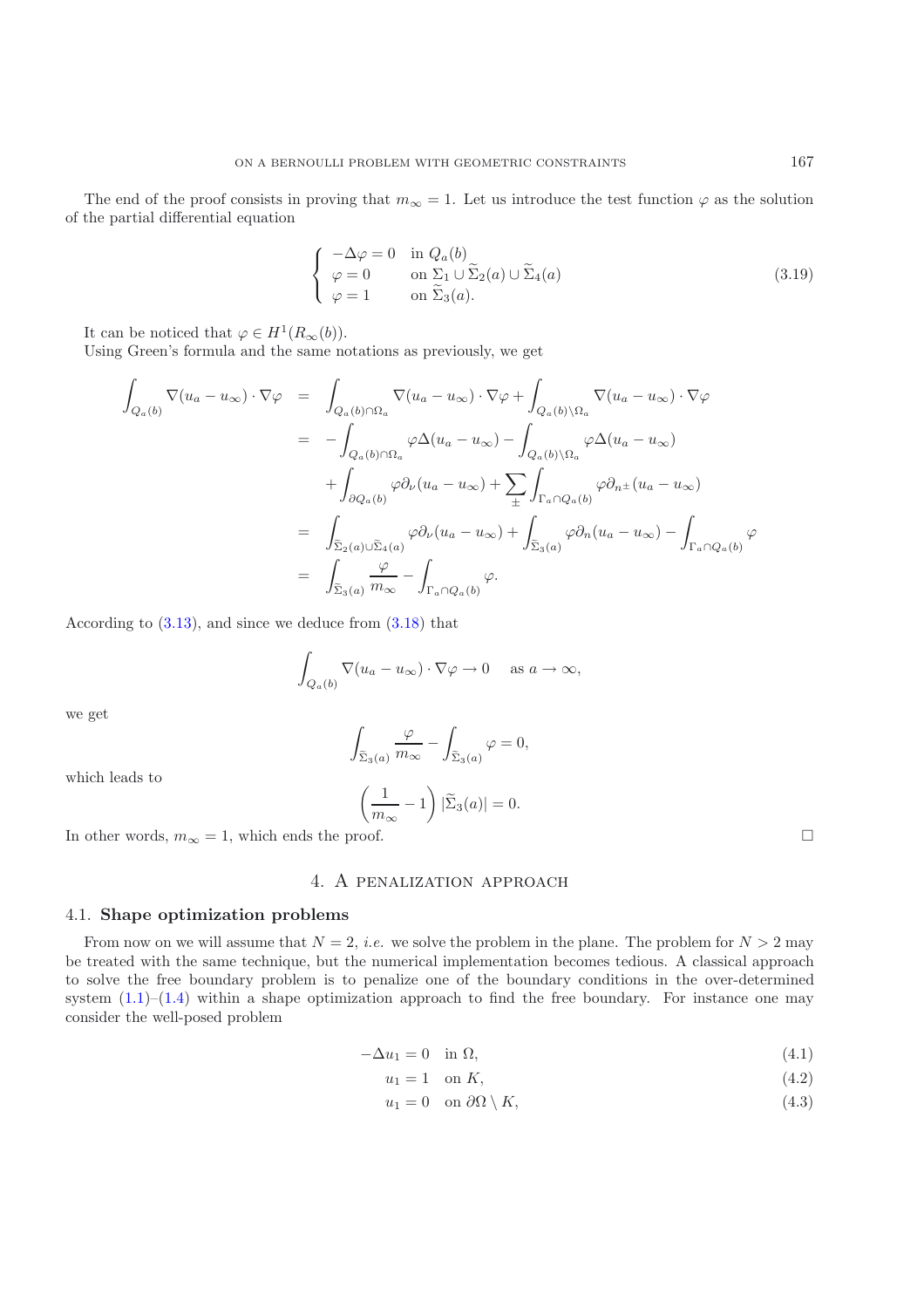168 A. LAURAIN AND Y. PRIVAT

and enforce the second boundary condition [\(1.4\)](#page-0-1) by solving the problem

<span id="page-11-1"></span>
$$
(\mathcal{B}_1) : \left\{ \begin{array}{ll}\text{minimize} & J(\Omega) \\ \text{subject to} & \Omega \in \mathcal{O}, \end{array} \right. \tag{4.4}
$$

with the functional  $J$  defined by

<span id="page-11-0"></span>
$$
J(\Omega) = \int_{\Gamma} (\partial_n u_1 + 1)^2 d\Gamma.
$$
 (4.5)

Indeed, using the maximum principle, one sees immediately that  $u_1 \geq 0$  in  $\Omega$  and since  $u_1 = 0$  on  $\partial\Omega \setminus K$ , we obtain  $\partial_n u_1 \leq 0$  on  $\partial \Omega \setminus K$ . Thus  $|\nabla u_1| = -\partial_n u_1$  on  $\partial \Omega \setminus K$  and the additional boundary condition [\(1.4\)](#page-0-1) is equivalent to  $\partial_n u_1 = -1$  on Γ. Hence, [\(4.5\)](#page-11-0) corresponds to a penalization of condition [\(1.4\)](#page-0-1). On one hand, if we denote  $u_1^*$  the unique solution of  $(1.1)$ – $(1.4)$  associated to the optimal set  $\Omega^*$ , we have

$$
J(\Omega^*) = 0,
$$

so that the minimization problem [\(4.4\)](#page-11-1) has a solution. On the other hand, if  $J(\Omega^*) = 0$ , then  $|\nabla u_1^*| \equiv 1$  on  $\Gamma$ and therefore  $u_1^*$  is solution of [\(1.1\)](#page-0-0)–[\(1.4\)](#page-0-1). Thus ( $\mathcal F$ ) and ( $\mathcal B_1$ ) are equivalent.

Another possibility is to penalize boundary condition [\(1.3\)](#page-0-2) instead of [\(1.4\)](#page-0-1) as in  $(\mathcal{B}_1)$ , in which case we consider the problem

$$
-\Delta u_2 = 0 \quad \text{in } \Omega,\tag{4.6}
$$

$$
u_2 = 1 \quad \text{on } K,\tag{4.7}
$$

<span id="page-11-5"></span><span id="page-11-4"></span><span id="page-11-3"></span>
$$
u_2 = 0 \quad \text{on } L,\tag{4.8}
$$

$$
\partial_n u_2 = -1 \quad \text{on } \Gamma,\tag{4.9}
$$

and the shape optimization problem is

<span id="page-11-2"></span>
$$
(\mathcal{B}_2): \left\{ \begin{array}{ll}\text{minimize} & J(\Omega) \\ \text{subject to} & \Omega \in \mathcal{O}, \end{array} \right. \tag{4.10}
$$

with the functional  $J$  defined by

$$
J(\Omega) = \int_{\Gamma} (u_2)^2 d\Gamma.
$$
 (4.11)

Although the two approaches  $(\mathcal{B}_1)$  and  $(\mathcal{B}_2)$  are completely satisfying from a theoretical point of view, it is numerically easier to minimize a domain integral rather than a boundary integral as in [\(4.5\)](#page-11-0) and [\(4.11\)](#page-11-2). Therefore, a third classical approach is to solve

$$
(\mathcal{B}_3): \left\{ \begin{array}{ll}\text{minimize} & J(\Omega) \\ \text{subject to} & \Omega \in \mathcal{O}, \end{array} \right. \tag{4.12}
$$

with the functional J defined by

$$
J(\Omega) = \int_{\Omega} (u_1 - u_2)^2.
$$
 (4.13)

For the standard Bernoulli problems  $[3,9]$  $[3,9]$ , solving  $(\mathcal{B}_3)$  is an excellent approach as demonstrated in [\[13](#page-23-10)[,14](#page-23-11)[,19\]](#page-23-12). However, we are still not quite satisfied with it in our case. Indeed, it is well-known that due to the jump in boundary conditions at the interface between L and  $\Gamma$  in [\(4.8\)](#page-11-3)–[\(4.9\)](#page-11-4), the solution  $u_2$  has a singular behaviour in the neighbourhood of this interface. To be more precise, let us define the points

$$
\{A_1, A_2\} := \overline{L} \cap \overline{\Gamma},
$$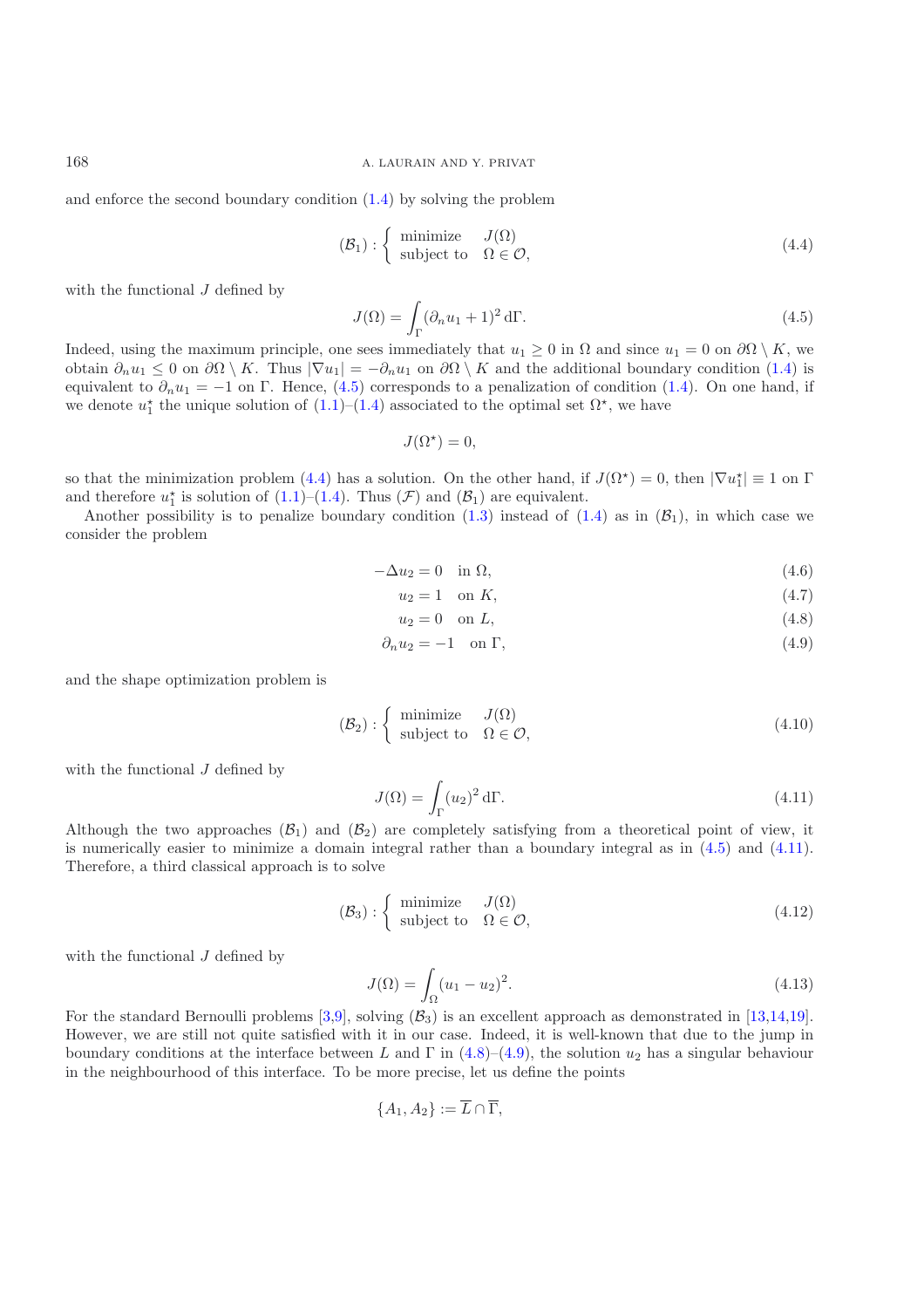

<span id="page-12-0"></span>FIGURE 3. Polar coordinates with origin  $A_i$ , and such that  $\theta_i = 0$  corresponds to the semi-axis tangent to Γ.

and the polar coordinates  $(r_i, \theta_i)$  with origin the points  $A_i$ ,  $i = 1, 2$ , and such that  $\theta_i = 0$  corresponds to the semi-axis tangent to Γ; see Figure [3](#page-12-0) for an illustration. Then, in the neighbourhood of  $A_i$ ,  $u_2$  has a singularity of the type

$$
S_i(r_i, \theta_i) = c(A_i) \sqrt{r_i} \cos(\theta_i/2),
$$

where  $c(A_i)$  is the so-called *stress intensity factor* (see *e.g.* [\[12](#page-23-21)[,21\]](#page-23-22)).

These singularities are problematic for two reasons. The first difficulty is numerical: these singularities may produce inaccuracies when computing the solution near the points  $\{A_1, A_2\}$ , unless the proper numerical setting is used. It also possibly produces non-smooth deformations of the shape, which might create in turn undesired angles in the shape during the optimization procedure. The second difficulty is theoretical: since Γ is a free boundary with the constraint  $\Omega \subset \mathbb{R}^N_+$ , the points  $\{A_1, A_2\}$  are also "free points", *i.e.* their optimal position is unknown in the same way as Γ is unknown. This means that the sensitivity with respect to those points has to be studied, which is doable but tedious, although interesting. The main ingredient in the computation of the shape sensitivity with respect to these points is the evaluation of the stress intensity factors  $c(A_i)$ .

#### 4.2. **Penalization of the partial differential equation**

In order to deal with the aforementioned issue, we introduce a fourth approach, based on the penalization of the jump in the boundary conditions  $(4.8)$ – $(4.9)$  for  $u_2$ . Let  $\varepsilon \geq 0$  be a small real parameter, and let  $\psi_{\varepsilon} \in \mathcal{C}(\mathbb{R}^+,\mathbb{R}^+)$  be a decreasing penalization function such that  $\psi_{\varepsilon} \geq 0$ ,  $\psi_{\varepsilon}$  has compact support  $[0,\beta_{\varepsilon}]$ , and with the properties

<span id="page-12-2"></span><span id="page-12-1"></span>
$$
\beta_{\varepsilon} \to 0 \text{ as } \varepsilon \to 0,\tag{4.14}
$$

$$
\psi_{\varepsilon}(0) \to \infty \text{ as } \varepsilon \to 0,\tag{4.15}
$$

$$
\psi_{\varepsilon}(x_1) \to 0 \text{ as } \varepsilon \to 0, \quad \forall x_1 > 0. \tag{4.16}
$$

A simple example of such function is given by

<span id="page-12-4"></span>
$$
\psi_{\varepsilon}(x_1) = \varepsilon^{-1} (\max(1 - \varepsilon^{-q} x_1, 0))^2 \mathbb{1}_{\mathbb{R}^+},\tag{4.17}
$$

with  $q > 0$ . Note that  $\psi_{\varepsilon}$  is decreasing, has compact support and verifies assumptions [\(4.14\)](#page-12-1)–[\(4.16\)](#page-12-2), with  $\beta_{\varepsilon} = \varepsilon^{q}$ . We will see in Proposition [4.1](#page-12-3) that the choice of  $\psi_{\varepsilon}$  is conditioned by the shape of the domain. Then we consider the problem with Robin boundary conditions

$$
-\Delta u_{2,\varepsilon} = 0 \quad \text{in } \Omega,\tag{4.18}
$$

<span id="page-12-6"></span><span id="page-12-5"></span>
$$
u_{2,\varepsilon} = 1 \quad \text{on } K,\tag{4.19}
$$

$$
\partial_n u_{2,\varepsilon} + \psi_{\varepsilon}(x_1) u_{2,\varepsilon} = -1 \quad \text{on } \partial\Omega \setminus K. \tag{4.20}
$$

<span id="page-12-3"></span>The function  $u_{2,\varepsilon}$  is a penalization of  $u_2$  in the sense that  $u_{2,\varepsilon} \to u_2$  as  $\varepsilon \to 0$  in  $H^1(\Omega)$  if  $\psi_{\varepsilon}$  is properly chosen. The following proposition ensures the  $H^1$ -convergence of  $u_{2,\varepsilon}$  to the desired function. It may be noticed that an explicit choice of function  $\psi_{\varepsilon}$  providing the convergence is given in the statement of this proposition.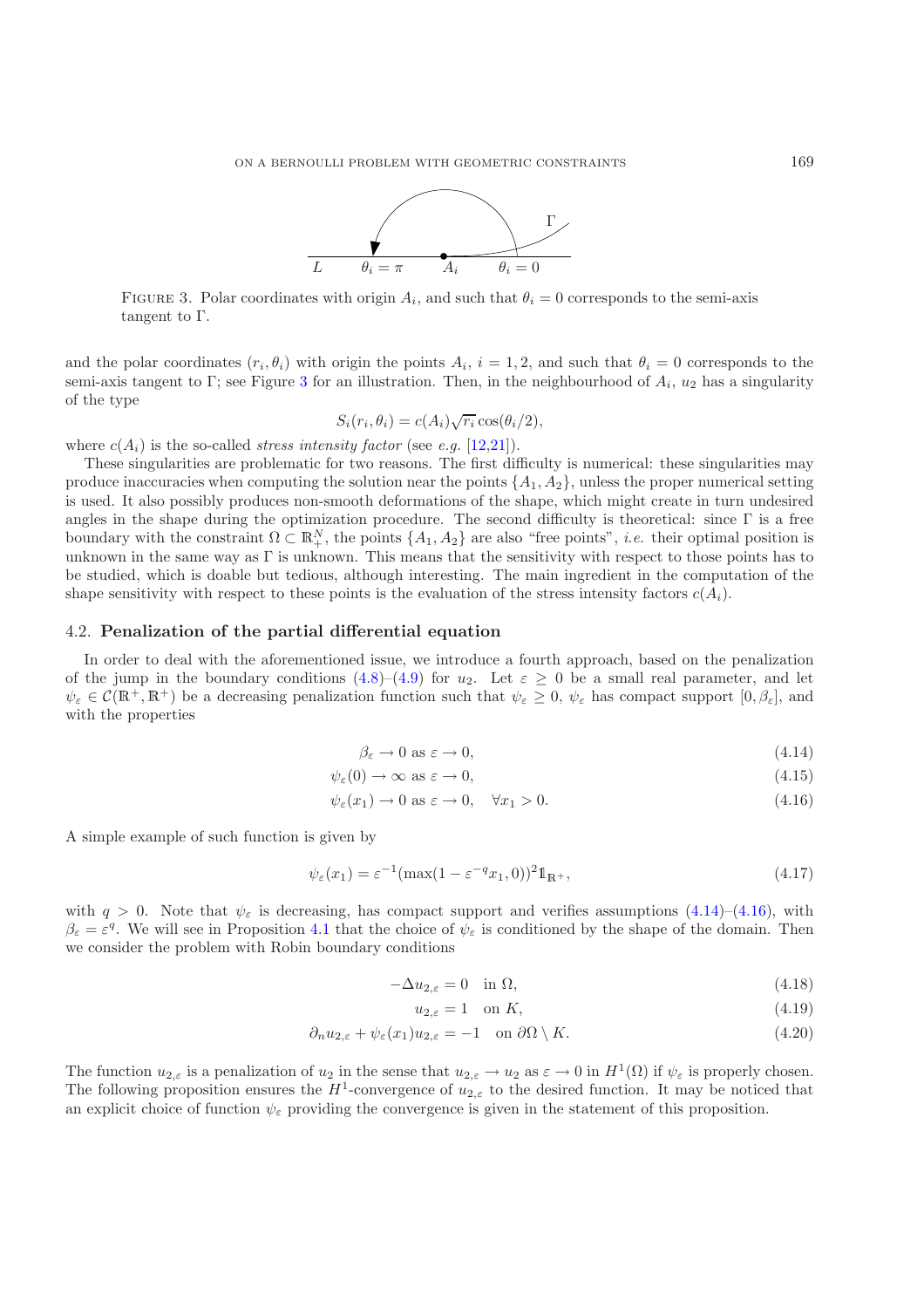**Proposition 4.1.** *Let*  $\Omega$  *be an open bounded domain. Then for*  $\psi_{\varepsilon}$  *given by* [\(4.17\)](#page-12-4)*, there exists a unique solution to* [\(4.18\)](#page-12-5)*–*[\(4.20\)](#page-12-6) *which satisfies*

$$
u_{2,\varepsilon} \to u_2 \quad \text{in } H^1(\Omega) \quad \text{as } \varepsilon \to 0. \tag{4.21}
$$

*Proof.* In the sequel, c will denote a generic positive constant which may change its value throughout the proof and does not depend on the parameter  $\varepsilon$ .

We shall prove that the difference

$$
v_{\varepsilon}=u_2-u_{2,\varepsilon}
$$

converges to zero in  $H^1(\Omega)$ . The remainder  $v_{\varepsilon}$  satisfies, according to [\(4.6\)](#page-11-5)–[\(4.9\)](#page-11-4) and [\(4.18\)](#page-12-5)–[\(4.20\)](#page-12-6)

$$
-\Delta v_{\varepsilon} = 0 \quad \text{in } \Omega,\tag{4.22}
$$

<span id="page-13-0"></span>
$$
v_{\varepsilon} = 0 \quad \text{on } K,\tag{4.23}
$$

$$
\partial_n v_{\varepsilon} + \psi_{\varepsilon}(0)v_{\varepsilon} = 1 + \partial_n u_2 \quad \text{on } L,\tag{4.24}
$$

$$
\partial_n v_{\varepsilon} + \psi_{\varepsilon}(x_1) v_{\varepsilon} = \psi_{\varepsilon}(x_1) u_2 \quad \text{on } \Gamma. \tag{4.25}
$$

<span id="page-13-1"></span>Multiplying by  $v_{\varepsilon}$  on both sides of [\(4.22\)](#page-13-0), integrating on  $\Omega$  and using Green's formula, we end up with

$$
\int_{\Omega} |\nabla v_{\varepsilon}|^2 + \int_{\partial \Omega} (v_{\varepsilon})^2 \psi_{\varepsilon} = \int_{\Gamma} \psi_{\varepsilon} u_2 v_{\varepsilon} + \int_{L} (1 + \partial_n u_2) v_{\varepsilon}.
$$
\n(4.26)

<span id="page-13-2"></span>Since  $v_{\varepsilon} = 0$  on K we may apply Poincaré's theorem and [\(4.26\)](#page-13-1) implies

$$
\nu \|v_{\varepsilon}\|_{H^1(\Omega)}^2 \le c \left( \|\psi_{\varepsilon} u_2\|_{L^2(\Gamma)} \|v_{\varepsilon}\|_{L^2(\Gamma)} + \|1 + \partial_n u_2\|_{L^2(L)} \|v_{\varepsilon}\|_{L^2(L)} \right). \tag{4.27}
$$

According to the trace theorem and Sobolev's imbedding theorem, we have

$$
||v_{\varepsilon}||_{L^{2}(\Gamma)} \leq c||v_{\varepsilon}||_{H^{1/2}(\Gamma)} \leq c||v_{\varepsilon}||_{H^{1}(\Omega)},
$$
  

$$
||v_{\varepsilon}||_{L^{2}(L)} \leq c||v_{\varepsilon}||_{H^{1/2}(L)} \leq c||v_{\varepsilon}||_{H^{1}(\Omega)}.
$$

Hence, according to [\(4.27\)](#page-13-2), we get

<span id="page-13-3"></span>
$$
||v_{\varepsilon}||_{H^{1}(\Omega)} \leq c||\psi_{\varepsilon}u_{2}||_{L^{2}(\Gamma)} + c||1 + \partial_{n}u_{2}||_{L^{2}(L)}.
$$
\n(4.28)

Now we prove that  $\|\psi_{\varepsilon}u_2\|_{L^2(\Gamma)} \to 0$  as  $\varepsilon \to 0$ . We may assume that the system of Cartesian coordinates  $(0, x_1, x_2)$  is such that the origin O is one of the points  $A_1$  or  $A_2$  and that  $\Gamma$  is locally above the  $x_1$ -axis; see Figure [4.](#page-14-0) Since  $\Omega$  is convex, there exist  $\delta > 0$  and two constants  $\alpha > 0$  and  $\beta$  such that for all  $x_1 \in (0, \delta)$ ,  $\Gamma$  is the graph of a convex function f of  $x_1$ . For our choice of  $\psi_{\varepsilon}$ , since supp  $\psi_{\varepsilon} = [0, \beta_{\varepsilon}]$ , we have the estimate

$$
\|\psi_{\varepsilon}u_2\|_{L^2(\Gamma)}^2 = \int_{\Gamma} (\psi_{\varepsilon}u_2)^2
$$
  

$$
\leq \psi_{\varepsilon}(0)^2 \int_0^{\beta_{\varepsilon}} (u_2)^2 \sqrt{1 + f'(x_1)^2} dx_1.
$$

According to [\[12](#page-23-21)[,21\]](#page-23-22) and our previous remarks in Section [4.1,](#page-10-1) we have  $u_2 = \sqrt{r} \cos(\theta/2) + u_\infty$ , with  $u_\infty \in H^2(\Omega)$ , and  $(r, \theta)$  are the polar coordinates defined previously with origin 0. Thus there exists a constant c such that

$$
|u_2| \le c\sqrt{r} \cos(\theta/2)
$$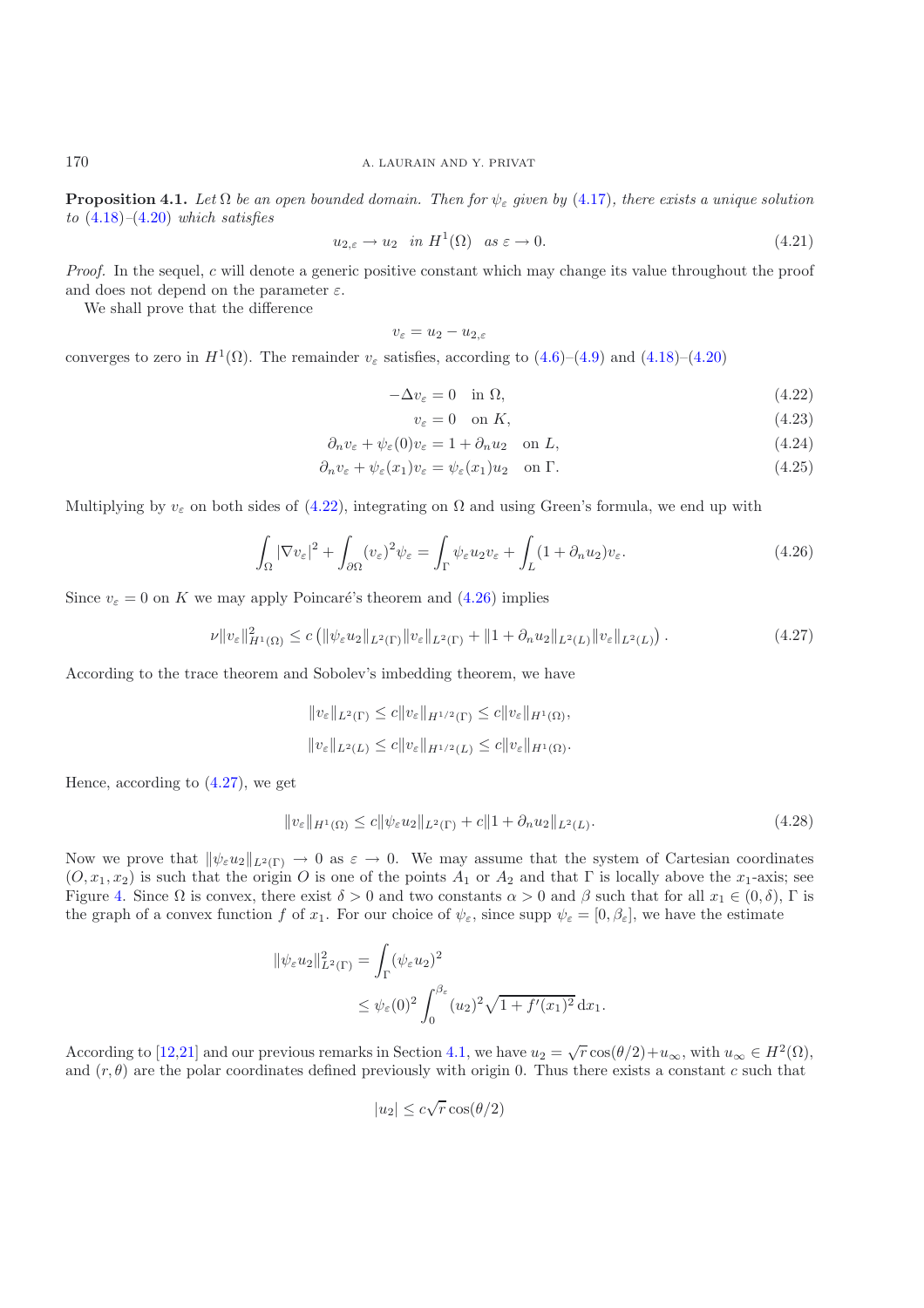

<span id="page-14-0"></span>FIGURE 4.  $\Gamma$  is locally the graph of a convex function, with a tangent to the  $x_2$ -axis.

in a neighborhood of 0 with  $\theta \in (0, \pi/2)$ . Indeed,  $u_{\infty}$  is  $H^2$  therefore  $C^1$  in a neighborhood of 0 and then has an expansion of the form:  $u_{\infty} = c_s r + o(r)$ , as  $r \to 0$ . Note that  $r = \sqrt{x_1^2 + x_2^2}$  and thus  $r = \sqrt{x_1^2 + f(x_1)^2}$ on Γ. Then

$$
\|\psi_{\varepsilon}u_2\|_{L^2(\Gamma)} \leq c\psi_{\varepsilon}(0) \left( \int_0^{\beta_{\varepsilon}} (\sqrt{r}\cos(\theta/2))^2 \sqrt{1+f'(x_1)^2} \,dx_1 \right)^{1/2}
$$
  

$$
\leq c\psi_{\varepsilon}(0) \left( \int_0^{\beta_{\varepsilon}} \sqrt{(x_1^2+f(x_1)^2)(1+f'(x_1)^2)} \,dx_1 \right)^{1/2}.
$$

The function f is convex and  $f(0) = 0$ , thus  $f' > 0$  for  $\varepsilon$  small enough. Since the boundary Γ is tangent to the  $(Ox_2)$  axis, we have

$$
f'(x_1) \to \infty
$$
 as  $x_1 \to 0^+$ ,  
 $x_1 = o(f(x_1))$  as  $x_1 \to 0^+$ .

Thus, for  $\varepsilon > 0$  small enough

$$
\|\psi_{\varepsilon}u_2\|_{L^2(\Gamma)} \le c\psi_{\varepsilon}(0) \left(\int_0^{\beta_{\varepsilon}} f(x_1)f'(x_1) dx_1\right)^{1/2}
$$
  

$$
\le c\psi_{\varepsilon}(0) \left(f(\beta_{\varepsilon})^2\right)^{1/2} = c\psi_{\varepsilon}(0)f(\beta_{\varepsilon}).
$$

Since  $f(x_1) \to 0$  as  $x_1 \to 0$ , we may choose  $\psi_{\varepsilon}(0)$  and  $\beta_{\varepsilon}$  in order to obtain  $\psi_{\varepsilon}(0) f(\beta_{\varepsilon}) \to 0$  as  $\varepsilon \to 0$  and

<span id="page-14-1"></span>
$$
\|\psi_{\varepsilon}u_2\|_{L^2(\Gamma)} \to 0 \quad \text{as } \varepsilon \to 0. \tag{4.29}
$$

Then, in view of [\(4.28\)](#page-13-3), we may deduce that  $||v_{\varepsilon}||_{H^1(\Omega)}$  is bounded for the appropriate choice of  $\psi_{\varepsilon}$ . Consequently,  $||v_{\varepsilon}||_{L^{2}(\Gamma)}$  and  $||v_{\varepsilon}||_{L^{2}(L)}$  are also bounded. Using  $(4.26)$ , we may also write

$$
\psi_{\varepsilon}(0) \|v_{\varepsilon}\|_{L^{2}(L)}^{2} = \int_{L} (v_{\varepsilon})^{2} \psi_{\varepsilon} \leq \int_{\partial \Omega} (v_{\varepsilon})^{2} \psi_{\varepsilon}
$$
  
\n
$$
\leq \|\psi_{\varepsilon} u_{2}\|_{L^{2}(\Gamma)} \|v_{\varepsilon}\|_{L^{2}(\Gamma)} + \|1 + \partial_{n} u_{2}\|_{L^{2}(L)} \|v_{\varepsilon}\|_{L^{2}(L)}.
$$
\n(4.30)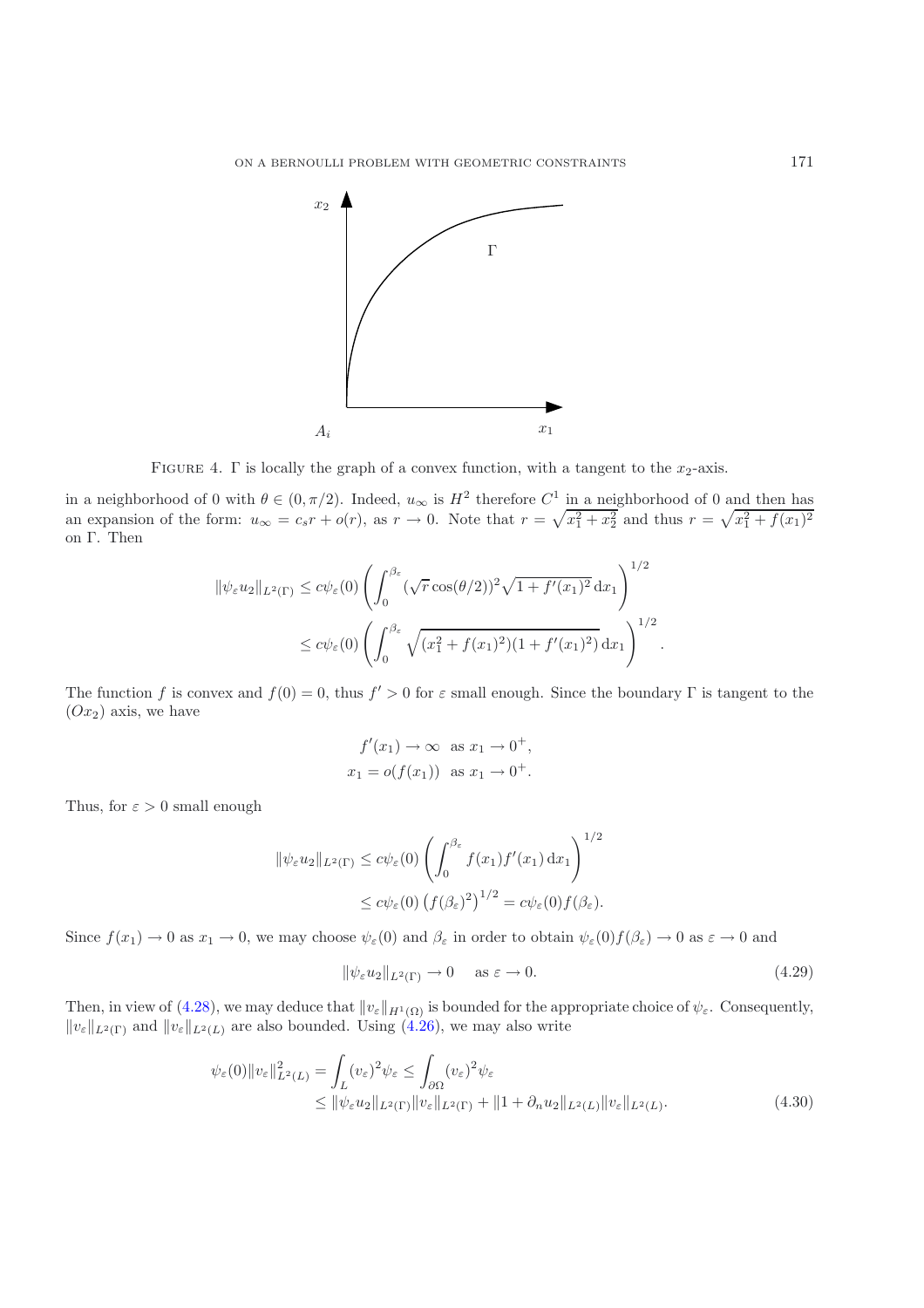Since  $\psi_{\varepsilon}(0) \to \infty$  as  $\varepsilon \to 0$  and all terms in [\(4.30\)](#page-14-1) are bounded, we necessarily have

$$
||v_{\varepsilon}||_{L^2(L)} \to 0 \text{ as } \varepsilon \to 0.
$$

Finally going back to [\(4.27\)](#page-13-2) and using the previous results, we obtain

$$
||v_{\varepsilon}||_{H^1(\Omega)} \to 0 \text{ as } \varepsilon \to 0,
$$

and this proves  $u_{2,\varepsilon} \to u_2$  as  $\varepsilon \to 0$ , in  $H^1(\Omega)$ .

The following theorem gives a mathematical justification of the numerical scheme implemented in Section [6](#page-17-0) to find the solution of the free Bernoulli problem  $(\mathcal{F})$ , based on the use of a penalized functional  $J_{\varepsilon}$  defined by

<span id="page-15-5"></span>
$$
J_{\varepsilon}(\Omega) = \int_{\Omega} (u_{2,\varepsilon} - u_1)^2,
$$
\n(4.31)

<span id="page-15-0"></span>where  $u_1$  is the solution of  $(4.1)$ – $(4.3)$  and  $u_{2,\varepsilon}$  is the solution of  $(4.18)$ – $(4.20)$ .

**Theorem 4.1.** *One has*

$$
\lim_{\varepsilon \to 0} \inf_{\Omega \in \mathcal{O}} (J_{\varepsilon}(\Omega) - J(\Omega)) = 0.
$$

*Proof.* The main ingredient of this proof is the result stated in Proposition [4.1.](#page-12-3) Indeed, this proposition yields in particular the convergence of  $u_{2,\varepsilon}$  to  $u_2$  in  $L^2(\Omega)$ , when  $\Omega$  is a fixed element of  $\mathcal O$ . It follows immediately that

$$
J_{\varepsilon}(\Omega) \to J(\Omega)
$$
, as  $\varepsilon \to 0$ .

Let us denote by  $\Omega^*$  the solution of the free Bernoulli problem  $(\mathcal{F})$ . Then, we obviously have

$$
\inf_{\Omega \in \mathcal{O}} J_{\varepsilon}(\Omega) \leq J_{\varepsilon}(\Omega^*).
$$

Then, going to the limit as  $\varepsilon \to 0$  yields

$$
0 \le \lim_{\varepsilon \to 0} \inf_{\Omega \in \mathcal{O}} J_{\varepsilon}(\Omega) \le \lim_{\varepsilon \to 0} J_{\varepsilon}(\Omega^{\star}) = J(\Omega^{\star}) = 0.
$$

**Remark [4.1](#page-15-0).** Theorem 4.1 does not imply the existence of solutions for the problem inf $\{J_{\varepsilon}(\Omega), \Omega \in \mathcal{O}\}\$ and the following questions remain open: (i) existence of a minimizer  $\Omega_{\varepsilon}^{\star}$  for this problem, (ii) compactness of  $(\Omega_{\varepsilon}^{\star})$ for an appropriate topology of domains. These problems appear difficult since to solve it, we probably need to establish a Sverak-like theorem for the Laplacian with Robin boundary conditions and some counter examples (see *e.g.* [\[5](#page-23-23)]) suggest that this is in general not true.

<span id="page-15-1"></span>Nevertheless, if (i) and (ii) are true, Theorem [4.1](#page-15-0) implies the convergence as  $\varepsilon \to 0$ , of  $\Omega_{\varepsilon}^*$  to  $\Omega^*$ , the solution of  $(1.1)$ – $(1.4)$ .

### 5. Shape derivative for the penalized Bernoulli problem

In order to stay in the class of domains  $\mathcal{O}$ , the speed V should satisfy

<span id="page-15-4"></span><span id="page-15-3"></span>
$$
V(x) = 0 \quad \forall x \in K,\tag{5.1}
$$

$$
V(x) \cdot n(x) < 0 \quad \forall x \in L. \tag{5.2}
$$

<span id="page-15-2"></span>Condition [\(5.1\)](#page-15-3) will be taken into account in the algorithm, and [\(5.2\)](#page-15-4) will be guaranteed by our optimization algorithm. We have the following result for the shape derivative  $dJ_{\varepsilon}(\Omega; V)$  of  $J_{\varepsilon}(\Omega)$ :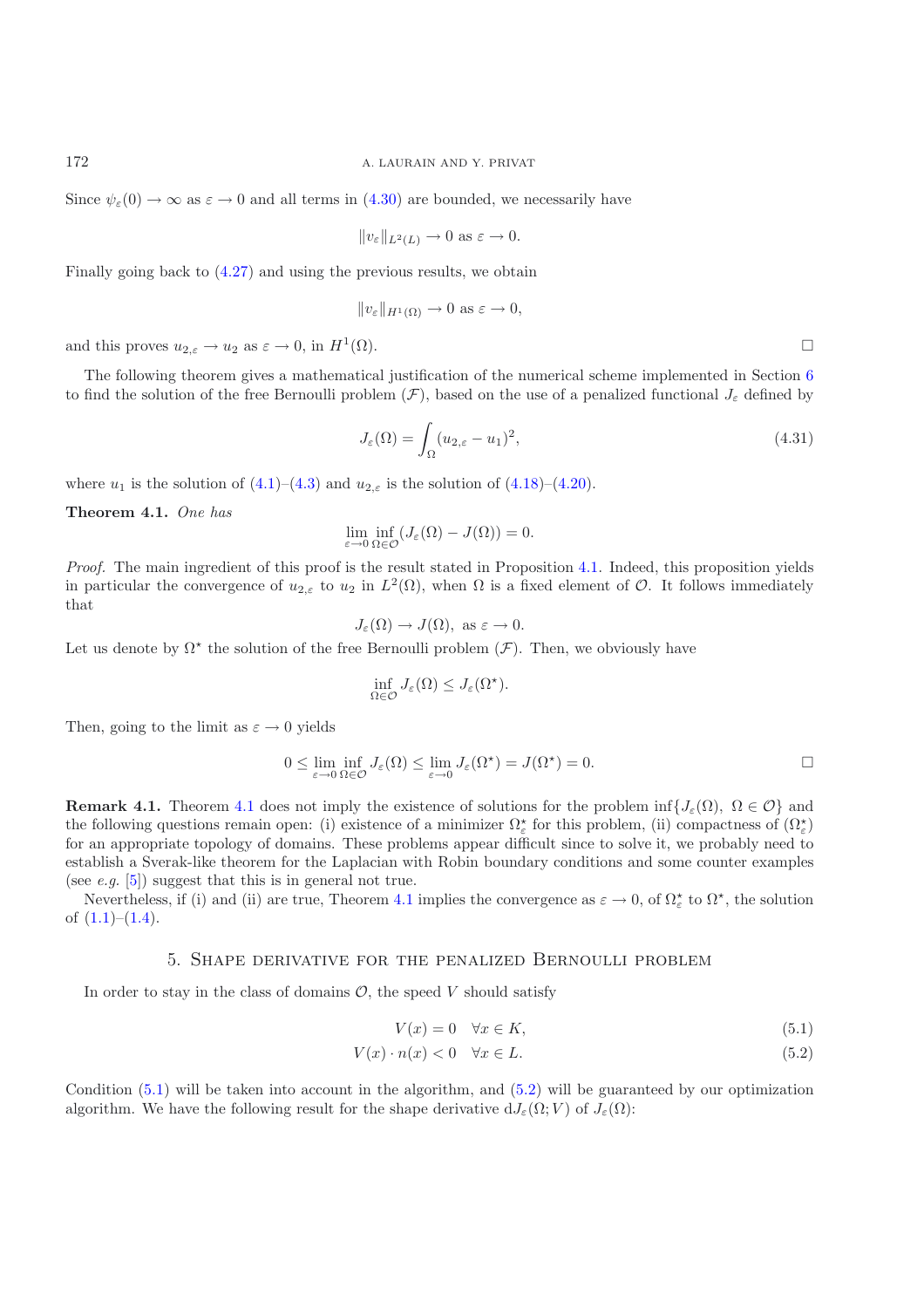**Theorem 5.1.** *The shape derivative*  $dJ_{\varepsilon}(\Omega; V)$  *of*  $J_{\varepsilon}$  *at*  $\Omega$  *in the direction* V *is given by* 

$$
dJ_{\varepsilon}(\Omega;V) = \int_{\Gamma} (\nabla p_1 \cdot \nabla u_1 + \nabla p_2 \cdot \nabla u_{2,\varepsilon} + p_2 \mathcal{H} + (u_1 - u_{2,\varepsilon})^2) V \cdot n \,d\Gamma,
$$
  
+ 
$$
\int_{L} (\nabla p_1 \cdot \nabla u_1 - \nabla p_2 \cdot \nabla u_{2,\varepsilon}) V \cdot n \,dL,
$$

*where*  $H$  *is the mean curvature of*  $\Gamma$  *and*  $p_1$ *,*  $p_2$  *are given by* [\(5.12\)](#page-16-0)–[\(5.13\)](#page-16-1) *and* [\(5.14\)](#page-16-2)–[\(5.16\)](#page-16-3)*, respectively.* 

*Proof.* According to [\[6](#page-23-17)[,15](#page-23-18)[,27](#page-23-19)], the shape derivative of  $J_{\varepsilon}$  is given by

$$
dJ_{\varepsilon}(\Omega;V) = \int_{\Omega} 2(u_1 - u_2)(u'_1 - u'_{2,\varepsilon}) + \int_{\partial\Omega} (u_1 - u_{2,\varepsilon})^2 V \cdot n, \tag{5.3}
$$

<span id="page-16-5"></span>where  $u'_1$  and  $u'_{2,\varepsilon}$  are the so-called *shape derivatives* of  $u_1$  and  $u_2$ , respectively, and solve

$$
-\Delta u_1' = 0 \quad \text{in } \Omega,\tag{5.4}
$$

$$
u_1' = 0 \quad \text{on } K,\tag{5.5}
$$

$$
u_1' = -\partial_n u_1 V \cdot n \quad \text{on } \partial\Omega \setminus K,\tag{5.6}
$$

$$
-\Delta u'_{2,\varepsilon} = 0 \quad \text{in } \Omega,\tag{5.7}
$$

$$
u'_{2,\varepsilon} = 0 \quad \text{on } K,\tag{5.8}
$$

$$
u'_{2,\varepsilon} = -\partial_n u_{2,\varepsilon} V \cdot n \quad \text{on } L,\tag{5.9}
$$

$$
\partial_n u'_{2,\varepsilon} + \psi_{\varepsilon} u'_{2,\varepsilon} = \text{div}_{\Gamma}(V \cdot n \nabla_{\Gamma} u_{2,\varepsilon}) - \mathcal{H}V \cdot n - \psi_{\varepsilon} \partial_n u_{2,\varepsilon} V \cdot n \quad \text{on } \Gamma,
$$
\n(5.10)

where H denotes the mean curvature of Γ, and  $\nabla_{\Gamma}$  is the tangential gradient on Γ defined by

<span id="page-16-6"></span><span id="page-16-4"></span>
$$
\nabla_{\Gamma} u = \nabla u - (\partial_n u) n.
$$

Note that  $u'_1$  and  $u'_{2,\varepsilon}$  both vanish on K, indeed, K is fixed due to [\(5.1\)](#page-15-3) which follows from the definition of our problem and of the class  $\mathcal{O}$ . Further we will also need

<span id="page-16-7"></span>
$$
\partial_n u'_{2,\varepsilon} = \text{div}_{\Gamma}(V \cdot n \nabla_{\Gamma} u_{2,\varepsilon}) - \mathcal{H}V \cdot n \quad \text{on } \Gamma,
$$
\n(5.11)

which is obtained in the same way as  $(5.10)$ . We introduce the adjoint states  $p_1$  and  $p_2$ 

$$
-\Delta p_1 = 2(u_1 - u_{2,\varepsilon}) \quad \text{in } \Omega,\tag{5.12}
$$

$$
p_1 = 0 \quad \text{on } \partial \Omega,
$$
\n<sup>(5.13)</sup>

$$
-\Delta p_2 = 2(u_1 - u_{2,\varepsilon}) \quad \text{in } \Omega,\tag{5.14}
$$

<span id="page-16-3"></span><span id="page-16-2"></span><span id="page-16-1"></span><span id="page-16-0"></span>
$$
p_2 = 0 \quad \text{on } L \cup K,\tag{5.15}
$$

 $\partial_n p_2 = 0$  on  $\Gamma$ . (5.16)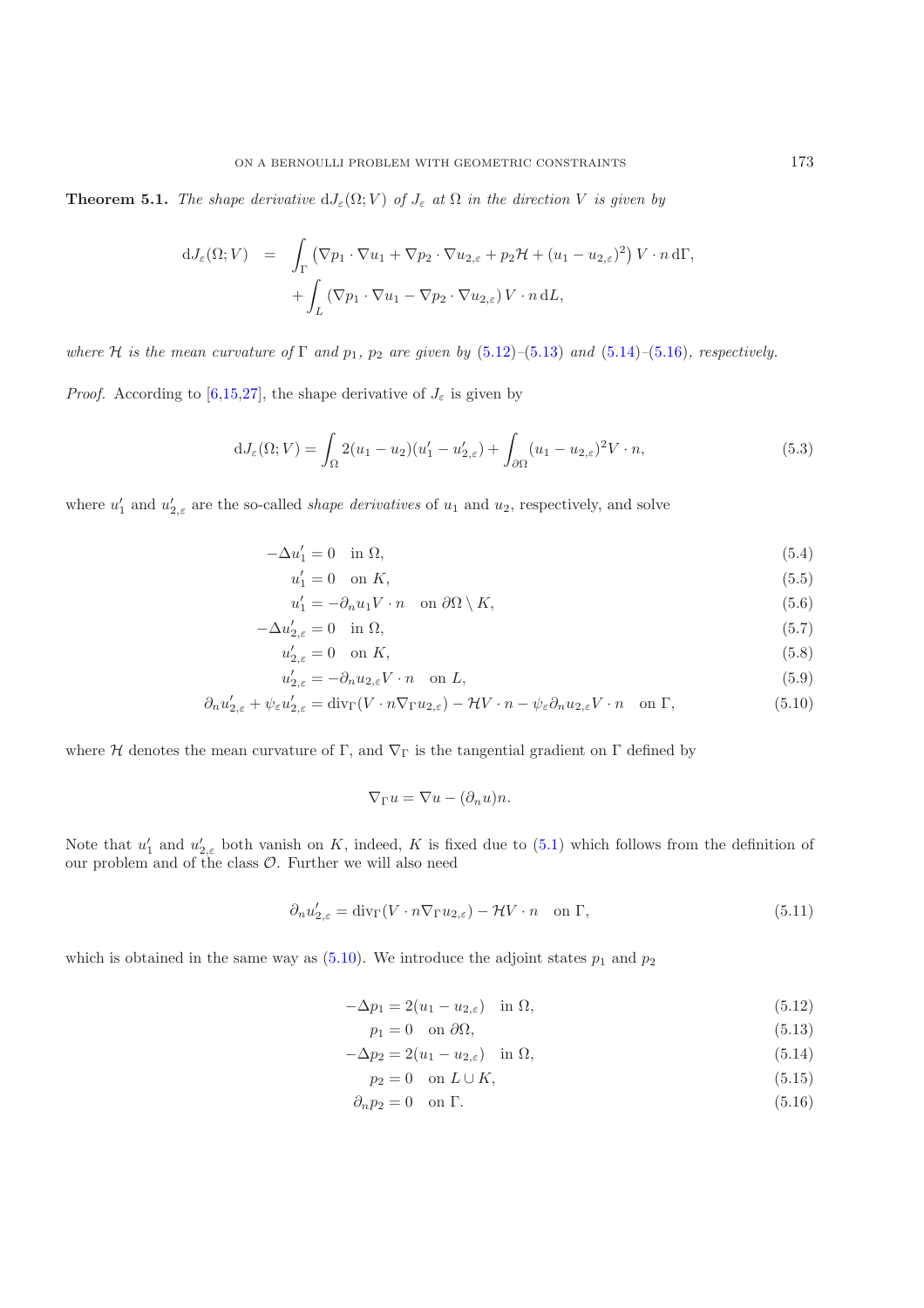Note that  $p_1$  and  $p_2$  actually depend on  $\varepsilon$  although this is not apparent in the notation for the sake of readability. Using the adjoint states, we are able to compute

$$
\int_{\Omega} 2(u_1 - u_{2,\varepsilon}) u'_1 = \int_{\Omega} -\Delta p_1 u'_1
$$
  

$$
= \int_{\Omega} -\Delta u'_1 p_1 - \int_{\partial \Omega} \partial_n p_1 u'_1 - p_1 \partial_n u_1
$$
  

$$
= -\int_{\partial \Omega \setminus K} \partial_n p_1 u'_1
$$
  

$$
= \int_{\partial \Omega \setminus K} \partial_n p_1 \partial_n u_1 V \cdot n.
$$

Observing that  $\nabla p_1 = \partial_n p_1 n$  and  $\nabla u_1 = \partial_n u_1 n$  on  $\partial \Omega \setminus K$  due to [\(4.3\)](#page-10-3) and [\(5.13\)](#page-16-1) we obtain

$$
\int_{\Omega} 2(u_1 - u_{2,\varepsilon}) u_1' dx = \int_{\partial \Omega \setminus K} \nabla p_1 \cdot \nabla u_1 V \cdot n.
$$
\n(5.17)

 $\Box$ 

For the other domain integral in [\(5.3\)](#page-16-5) we get

$$
\int_{\Omega} 2(u_1 - u_{2,\varepsilon}) u'_{2,\varepsilon} = \int_{\Omega} -\Delta p_2 u'_{2,\varepsilon}
$$
  
= 
$$
\int_{\Omega} -\Delta u'_{2,\varepsilon} p_2 - \int_{\partial \Omega} (\partial_n p_2 u'_{2,\varepsilon} - p_2 \partial_n u'_{2,\varepsilon}).
$$

At this point we make use of  $(5.7)$ – $(5.11)$  and we get

$$
\int_{\Omega} 2(u_1 - u_{2,\varepsilon}) u'_{2,\varepsilon} = \int_{\Gamma} p_2(\text{div}_{\Gamma}(V \cdot n \nabla_{\Gamma} u_{2,\varepsilon}) - \mathcal{H}V \cdot n) d\Gamma + \int_{L} \partial_n p_2 \partial_n u_{2,\varepsilon} V \cdot n \, dL.
$$

Applying classical tangential calculus to the above equation (see [\[27](#page-23-19)], Prop. 2.57, for instance) we have

$$
\int_{\Omega} 2(u_1 - u_{2,\varepsilon}) u'_{2,\varepsilon} = - \int_{\Gamma} (\nabla_{\Gamma} p_2 \cdot \nabla_{\Gamma} u_{2,\varepsilon} V \cdot n - p_2 \mathcal{H} V \cdot n) d\Gamma + \int_{L} \partial_n p_2 \partial_n u_{2,\varepsilon} V \cdot n dL
$$
\n
$$
= - \int_{\Gamma} (\nabla p_2 \cdot \nabla u_{2,\varepsilon} V \cdot n - p_2 \mathcal{H} V \cdot n) d\Gamma + \int_{L} \nabla p_2 \cdot \nabla u_{2,\varepsilon} V \cdot n dL,
$$

<span id="page-17-0"></span>and the proof is complete.

## 6. Numerical scheme

#### 6.1. **Parameterization** *versus* **level set method**

For the numerical realization of shape optimization problems, the main issue is the representation of the moving shape  $\Omega$ . Several different techniques are available: for our purpose, the most appropriate methods would be *parameterization* and the *level set method*. In the parameterization method for two-dimensional problems, curves are typically represented as splines given by control points  $\xi_k = (\xi_{1,k}, \xi_{2,k}), k = 0, ..., m$  with  $m \in \mathbb{N}^*$ . The coordinates of these control points then become the shape design variables. In the level set method, the boundary of the domain in  $\mathbb{R}^N$  is implicitly given by the zero level set of a function in  $\mathbb{R}^{N+1}$ . Parameterization methods are the easiest to implement if the topology of the domain  $\Omega$  does not change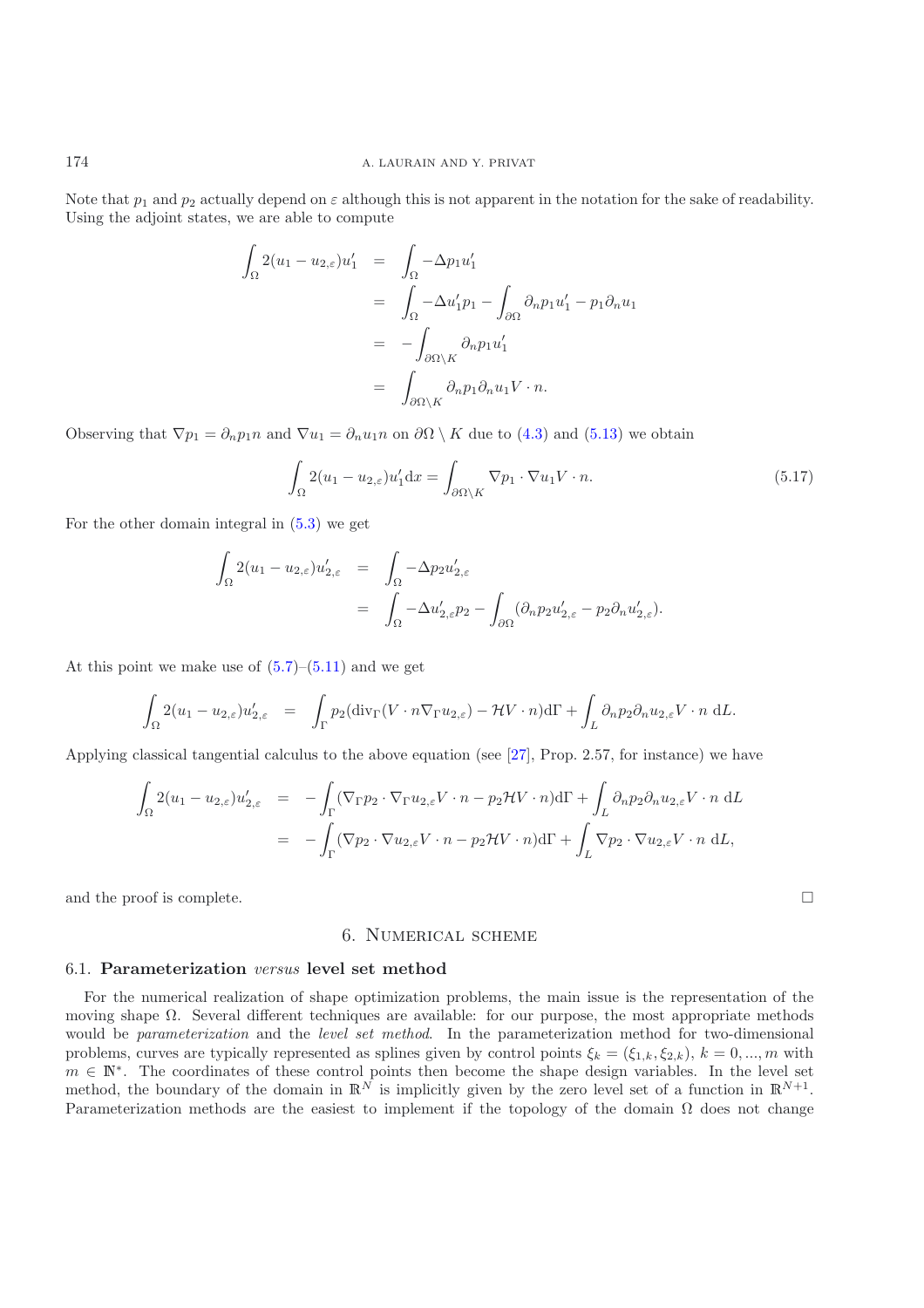in the course of iterations, whereas the level set method is more technical to implement but thanks to the implicit representation, it allows to handle easily topological changes of the domain, such as the creation of holes or the merging of two connected components.

For instance, in [\[4](#page-23-9)[,22](#page-23-13)], the level set method is used to solve Bernoulli free boundary problem where the number of connected components is not known beforehand. In our case, we are solving the free boundary problem  $(F)$  in the class  $O$  of convex domains, thus the domains only have one connected component and the topology is known. In this case it is better to opt for the parameterization method which is easier to implement and lighter in terms of computations.

The free boundary  $\Gamma \subsetneq \partial\Omega$  is represented with the help of a Bezier curve of degree  $m \in \mathbb{N}^*$ . Let

$$
x(s) = (x_1(s), x_2(s)), \quad s \in [0, 1]
$$

be a parametric representation of the open curve  $\Gamma$  and let

$$
\xi_k = (\xi_{1,k}, \xi_{2,k}), \quad k = 0, \dots, m
$$

be a set of  $m + 1$  control points such that the parameterization of  $\Gamma$  satisfies

<span id="page-18-0"></span>
$$
x(s) = (x_1(s), x_2(s)) = \sum_{k=0}^{m} B_{k,m}(s)\xi_k,
$$
\n(6.1)

where

<span id="page-18-1"></span>
$$
B_{k,m}(s) = \binom{m}{k} s^k (1-s)^{m-k},\tag{6.2}
$$

and  $\binom{m}{k}$  are the binomial coefficients. The geometric features such as the unit tangent  $\tau(s)$ , unit normal  $n(s)$ and curvature  $\mathcal{H}(s)$  are easily obtained from the representation  $(6.1)$ . Indeed we have

<span id="page-18-2"></span>
$$
\tau(s) = x'(s) / |x'(s)|,\tag{6.3}
$$

with

$$
x'(s) = \sum_{k=0}^{m} B'_{k,m}(s)\xi_k.
$$
\n(6.4)

The coefficients  $B'_{k,m}(s)$  are derived from  $(6.2)$ 

<span id="page-18-3"></span>
$$
B'_{k,m}(s) = {m \choose k} \left[ k s^{k-1} (1-s)^{m-k} 1\!\!1_{\{k \ge 1\}} + (k-m) s^k (1-s)^{m-k-1} 1\!\!1_{\{k \le m-1\}} \right].
$$
 (6.5)

<span id="page-18-4"></span>Since  $n(s) \cdot \tau(s) = 0$ , we deduce the expression for the unit normal  $n(s)$ 

<span id="page-18-6"></span>
$$
n(s) = \frac{\sum_{k=0}^{m} B'_{k,m}(s)\xi_k^{\perp}}{\left|\sum_{k=0}^{m} B'_{k,m}(s)\xi_k^{\perp}\right|},\tag{6.6}
$$

with  $\xi_k^{\perp} := (\xi_{2,k}, -\xi_{1,k})$ . The curvature  $\mathcal{H}(s)$  is obtained with the help of formula

$$
\tau'(s) = \mathcal{H}(s)n(s). \tag{6.7}
$$

<span id="page-18-5"></span>Thus we take

<span id="page-18-7"></span>
$$
\mathcal{H}(s) = \tau'(s) \cdot n(s). \tag{6.8}
$$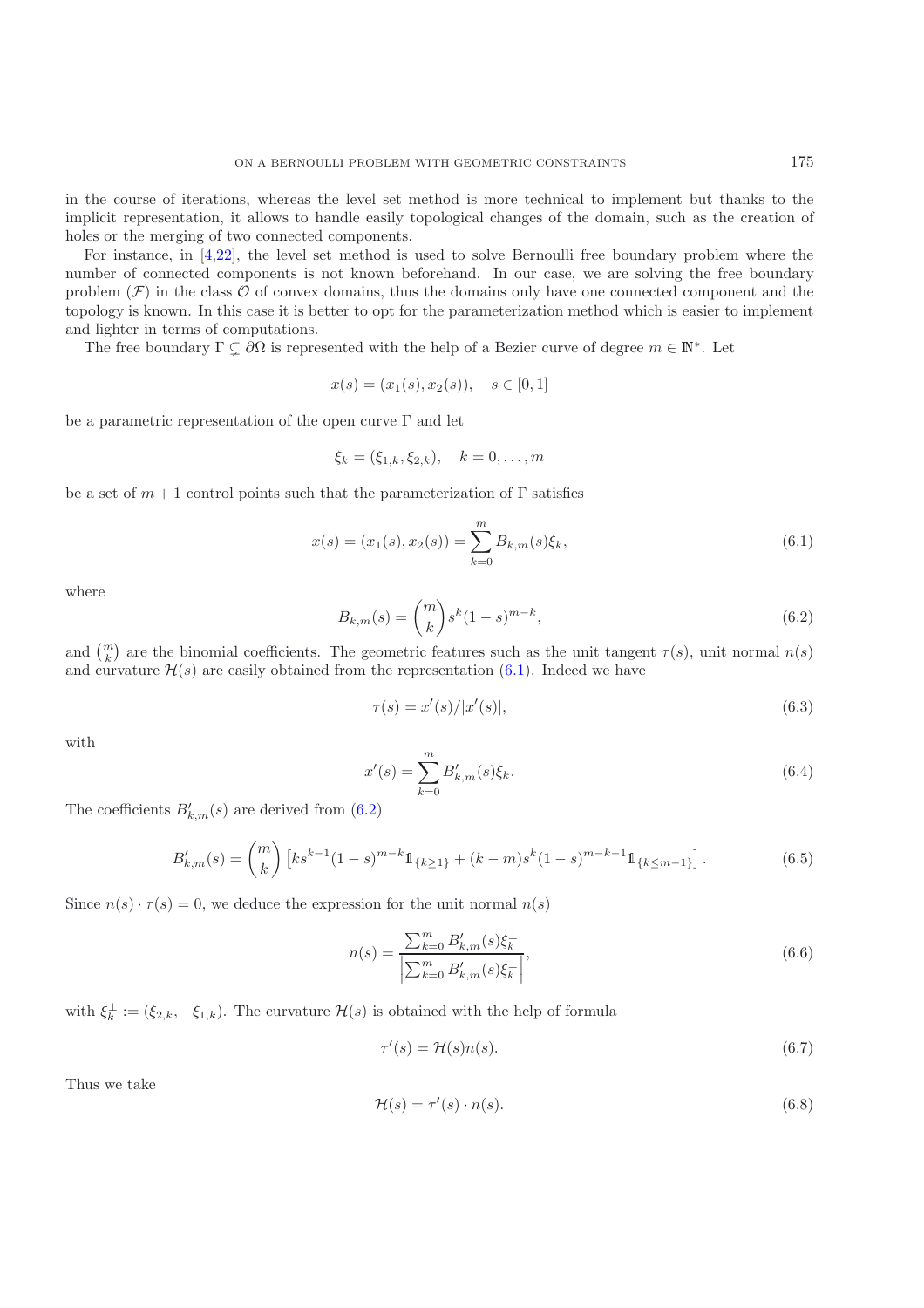**Remark 6.1.** According to [\(6.3\)](#page-18-2), [\(6.4\)](#page-18-3) and [\(6.5\)](#page-18-4), we obtain

$$
\tau(0) = \frac{\xi_1 - \xi_0}{|\xi_1 - \xi_0|}, \quad \tau(1) = \frac{\xi_m - \xi_{m-1}}{|\xi_m - \xi_{m-1}|}.
$$
\n(6.9)

Thus, in order to create a curve which is tangent to the axis  $\{x_1 = 0\}$ , we need to take  $\xi_0, \xi_1$  and  $\xi_{m-1}, \xi_m$  on  ${x_1 = 0}.$ 

## 6.2. **Algorithm**

For the numerical algorithm we use a gradient projection method in order to deal with the geometric constraint  $\Omega \subset \mathbb{R}^N_+$ ; see the textbooks  $[20,25]$  $[20,25]$  for details on the method. A solution for dealing with the shape optimization problems with a convexity constraint is to parameterize the boundary using a support function  $w$ . If one uses a polar coordinates representation  $(r, \theta)$  for the domains, namely

$$
\Omega_w:=\left\{(r,\theta)\in [0,\infty)\times \mathbb{R};\ r<\frac{1}{w(\theta)}\right\},
$$

where w is a positive and  $2\pi$ -periodic function, then  $\Omega_w$  is convex if and only if  $w'' + w \ge 0$ ; see [\[23](#page-23-25)] for details. However, in our case, the convexity constraint for  $\Omega$  is not implemented *(i.e.* we relax this constraint) for the sake of simplicity, but the convexity property is observed at every iteration and in particular for the optimal domain if the initial domain is convex. Moreover, Theorem 6.6.2 of [\[15\]](#page-23-18) may be easily generalized in our case and guarantees the convexity of the solution of the free boundary problem  $(F)$  even if the convexity hypothesis were not contained in the set  $\mathcal{O}$ .

We will denote by a superscript  $(l)$  an object at iteration l. The algorithm is as follows: we are looking for an update of the design variable  $\xi_k$  of the type

$$
\xi_k^{(l+1)} = P(\xi_k^{(l)} + \alpha \mathrm{d} \xi_k^{(l)}),\tag{6.10}
$$

where P stands for the projection on the set of constraints and  $\alpha$  is the steplength which has to be determined by an appropriate linesearch. In our case, the constraint is  $\Omega \subset \mathbb{R}^N_+$ , which implies the constraint

<span id="page-19-0"></span>
$$
x_1(s) \ge 0, \quad \forall s \in [0,1]. \tag{6.11}
$$

In view of [\(6.1\)](#page-18-0), it is difficult to directly interpret the constraint [\(6.11\)](#page-19-0) for individual control points  $\xi_k$ . We choose therefore to impose the stronger constraint

<span id="page-19-1"></span>
$$
\xi_{1,k} \ge 0, \quad \forall k \in \{1, \dots, m\} \tag{6.12}
$$

for the control points. Constraint [\(6.12\)](#page-19-1) is stronger than [\(6.11\)](#page-19-0), indeed, on one hand there might exist a  $\xi_k$  such that  $\xi_{1,k} < 0$  while [\(6.11\)](#page-19-0) is still satisfied, but on the other hand, condition [\(6.12\)](#page-19-1) implies (6.11). However, in our case, the tips  $x(0)$  and  $x(1)$  of Γ are moving and the constraint should not be active for the points of Γ on the optimal domain. With [\(6.12\)](#page-19-1) we only guarantee that the domain stays feasible, *i.e.*  $\Omega \in \mathbb{R}^N_+$  for all iterates. In view of Remark [6.1,](#page-18-5) we also impose

$$
\xi_{2,0} = \xi_{2,1} = \xi_{2,m-1} = \xi_{2,m} = 0
$$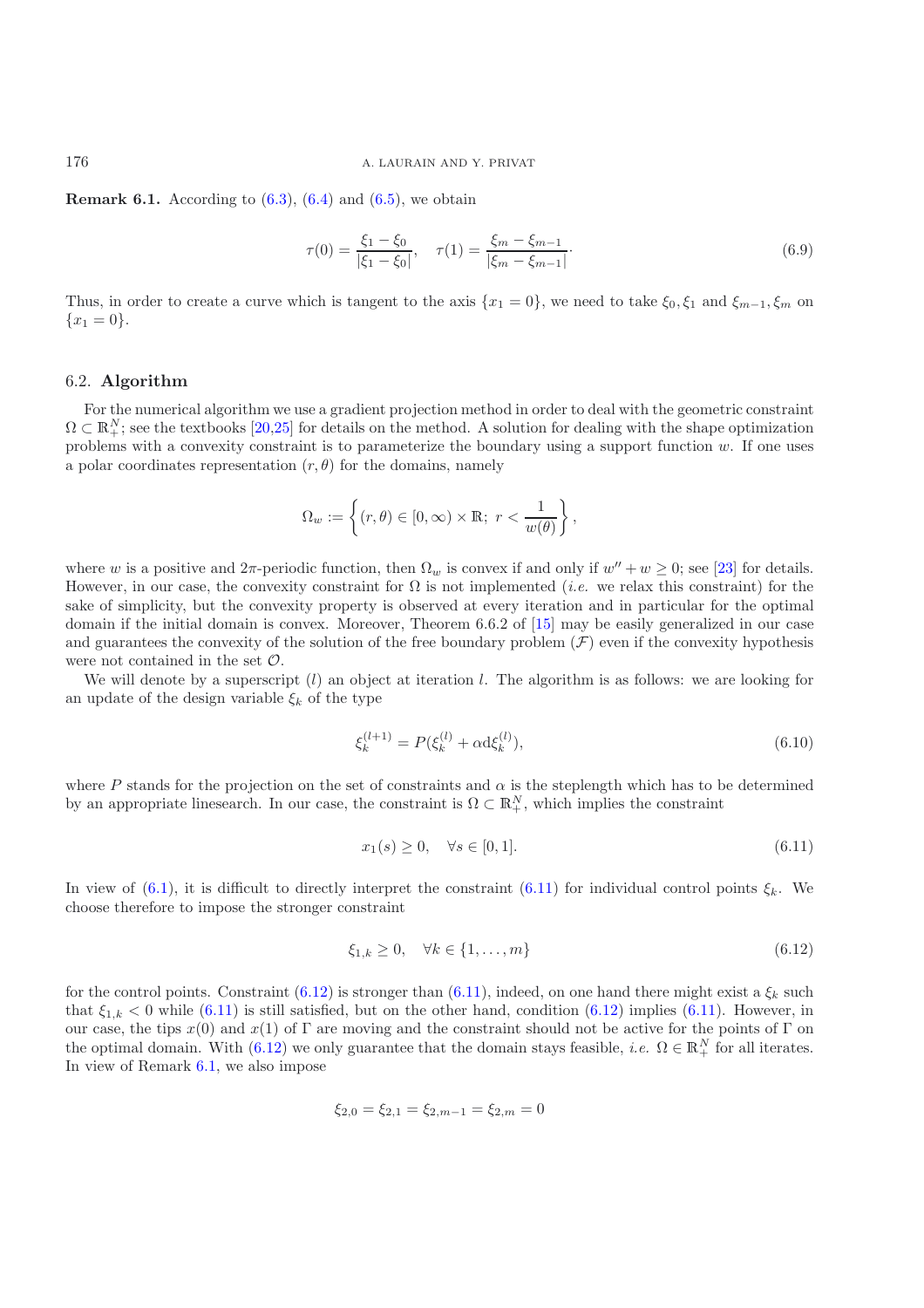in order to preserve the tangent to the axis  $\{x_1 = 0\}$  at the tips of  $\Gamma$ . Therefore, for  $k = 0, ..., m, \xi_k^{(l)}$  is updated using,

<span id="page-20-3"></span><span id="page-20-2"></span>
$$
\xi_{1,k}^{(l+1)} = \max\left(\xi_{1,k}^{(l)} + \alpha \mathrm{d} \xi_{1,k}^{(l)}, 0\right),\tag{6.13}
$$

$$
\xi_{2,k}^{(l+1)} = \xi_{2,k}^{(l)} + \alpha \mathrm{d} \xi_{2,k}^{(l)},\tag{6.14}
$$

$$
d\xi_{2,0}^{(l)} = d\xi_{2,1}^{(l)} = 0,\t\t(6.15)
$$

$$
d\xi_{2,m-1}^{(l)} = d\xi_{2,m}^{(l)} = 0.
$$
\n(6.16)

The link between the perturbation field V and the step  $d\xi_k$  is directly established using [\(6.1\)](#page-18-0), and we obtain

$$
V(x(s)) = \sum_{k=0}^{m} B_{k,m}(s) d\xi_k.
$$
 (6.17)

Thus, with a shape derivative given by

<span id="page-20-0"></span>
$$
dJ_{\varepsilon}(\Omega;V) = \int_{\partial\Omega} \nabla J_{\varepsilon}(x)V(x) \cdot n(x) d\Gamma(x)
$$
\n(6.18)

as in Theorem [5.1,](#page-15-2) we obtain using  $(6.17)$  and  $(6.18)$ 

<span id="page-20-1"></span>
$$
dJ_{\varepsilon}(\Omega; V) = \int_0^1 \nabla J_{\varepsilon}(x(s)) V(x(s)) \cdot n(s) |x'(s)| ds
$$
  
= 
$$
\int_0^1 \nabla J_{\varepsilon}(x(s)) \left[ \sum_{k=0}^m B_{k,m}(s) d\xi_k \right] \cdot n(s) |x'(s)| ds
$$
  
= 
$$
\sum_{k=0}^m d\xi_k \cdot \int_0^1 \nabla J_{\varepsilon}(x(s)) B_{k,m}(s) n(s) |x'(s)| ds.
$$

Thus, a descent direction for the algorithm is given by

$$
\mathrm{d}\xi_k = -\int_0^1 \nabla J_\varepsilon(x(s)) B_{k,m}(s) n(s) |x'(s)| \, \mathrm{d}s,\tag{6.19}
$$

and the update is then performed according to  $(6.13)-(6.16)$  $(6.13)-(6.16)$  $(6.13)-(6.16)$ . The step  $\alpha$  is determined by a line search in the spirit of the gradient projection algorithm [\[20\]](#page-23-16): a step is validated if we observe a sufficient decrease of the shape functional  $J_{\varepsilon}$  measured by

$$
J_{\varepsilon}(\Omega^{(l+1)}) - J_{\varepsilon}(\Omega^{(l)}) \leq -\frac{\alpha}{\lambda} \sum_{k=1}^{m} \left| \xi_k^{(l+1)} - \xi_k^{(l)} \right|^2,
$$

where  $\lvert \cdot \rvert$  denotes the Euclidean distance. The line search consists in finding the smallest integer a (the smallest possible being  $a = 0$ ) such that

$$
\alpha = \mu \eta^a,
$$

where  $\mu$  and  $\eta < 1$  are user-defined parameters. To stop the algorithm, we use the following stopping criterion: we stop when

$$
|\xi_k^{(l+1)} - \xi_k^{(l)}| \le \tau_r |\xi_k^{(1)} - \xi_k^{(0)}|,
$$

where  $\tau_r$  is a user-defined parameter.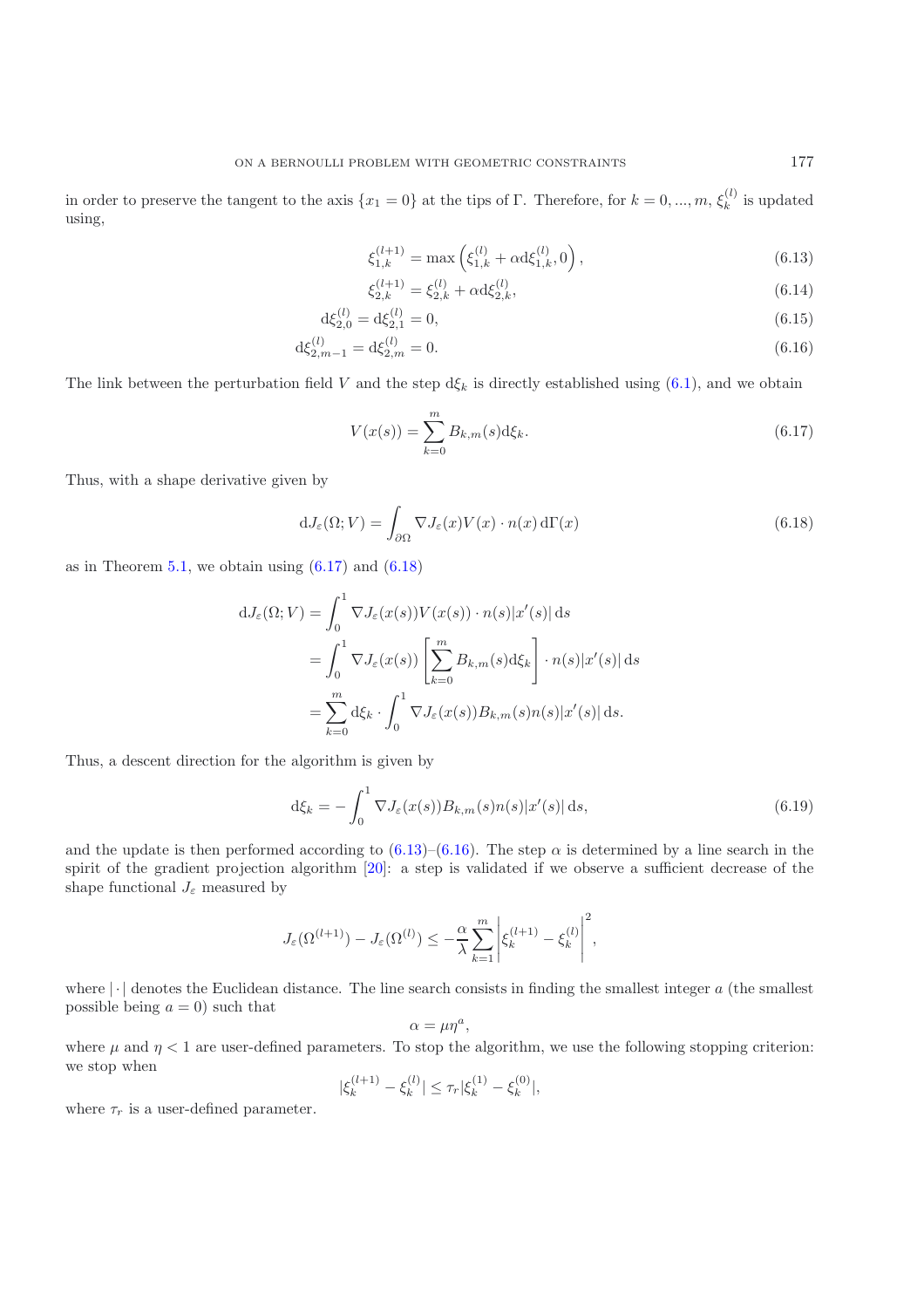

<span id="page-21-1"></span>FIGURE 5. Solutions  $u_1$  (top left),  $u_{2,\varepsilon}$  (top right),  $p_1$  (bottom left),  $p_2$  (bottom right) in the optimal domain.

# 7. Numerical results

<span id="page-21-0"></span>For the numerical resolution we take  $m = 40$  control points  $\xi_k$ . We discretize the interval [0, 1] for the parameterization  $x(s)$  using 400 points. The domain K is chosen as

$$
K = \{0\} \times [0.5 - \kappa_1, 0.5 + \kappa_1],
$$

with  $\kappa_1 \approx 0.129$ . The initial domain L is chosen as

$$
L = \{0\} \times [0.5 - \kappa_2, 0.5 - \kappa_1] \cup [0.5 + \kappa_1, 0.5 + \kappa_2],
$$

with  $\kappa_2 \approx 0.233$ . We use the Matlab PDE toolbox to produce a grid in  $\Omega$  and solve  $u_1, u_{2,\varepsilon}, p_1, p_2$  using finite elements. The geometric quantities such as tangent, normal and curvature are computed using [\(6.3\)](#page-18-2)–[\(6.4\)](#page-18-3), [\(6.6\)](#page-18-6) and [\(6.8\)](#page-18-7), respectively. We initialize the points  $\xi_k$  by placing them evenly on a half-circle of center  $\{0\} \times \{0.5\}$ and radius 0.3, except for the two first  $\xi_0$ ,  $\xi_1$  and two last points  $\xi_{m-1}$ ,  $\xi_m$  which have to lay on the axis  $\{x_1 = 0\}$ as mentioned earlier. We choose  $\mu = 10$ ,  $\eta = 0.5$  for the line search and  $\tau_r = 5 \times 10^{-4}$  for the stopping criterion. For the penalization we use [\(4.17\)](#page-12-4) and choose  $\varepsilon = 10^{-1}$  and  $q = 4$ .

The algorithm terminated after 220 iterations. The results are given in Figures [5](#page-21-1) to [7.](#page-22-0) In Figure [5,](#page-21-1) the two states  $u_1$  and  $u_{2,\varepsilon}$  as well as the two adjoint states  $p_1$  and  $p_2$  are plotted. The difference between  $u_1$  and  $u_{2,\varepsilon}$ in the final domain  $\Omega_{\text{final}}$  is plotted in Figure [6,](#page-22-1) along with the residual  $J_{\varepsilon}(\Omega)$  given by [\(4.31\)](#page-15-5). In Figure [7,](#page-22-0) the initial and final boundaries are plotted in blue and red, respectively, while the set of control points of the curve  $\Gamma$  is plotted in green. We observe that the optimal domain is symmetric as expected from Section [3.1.](#page-4-1)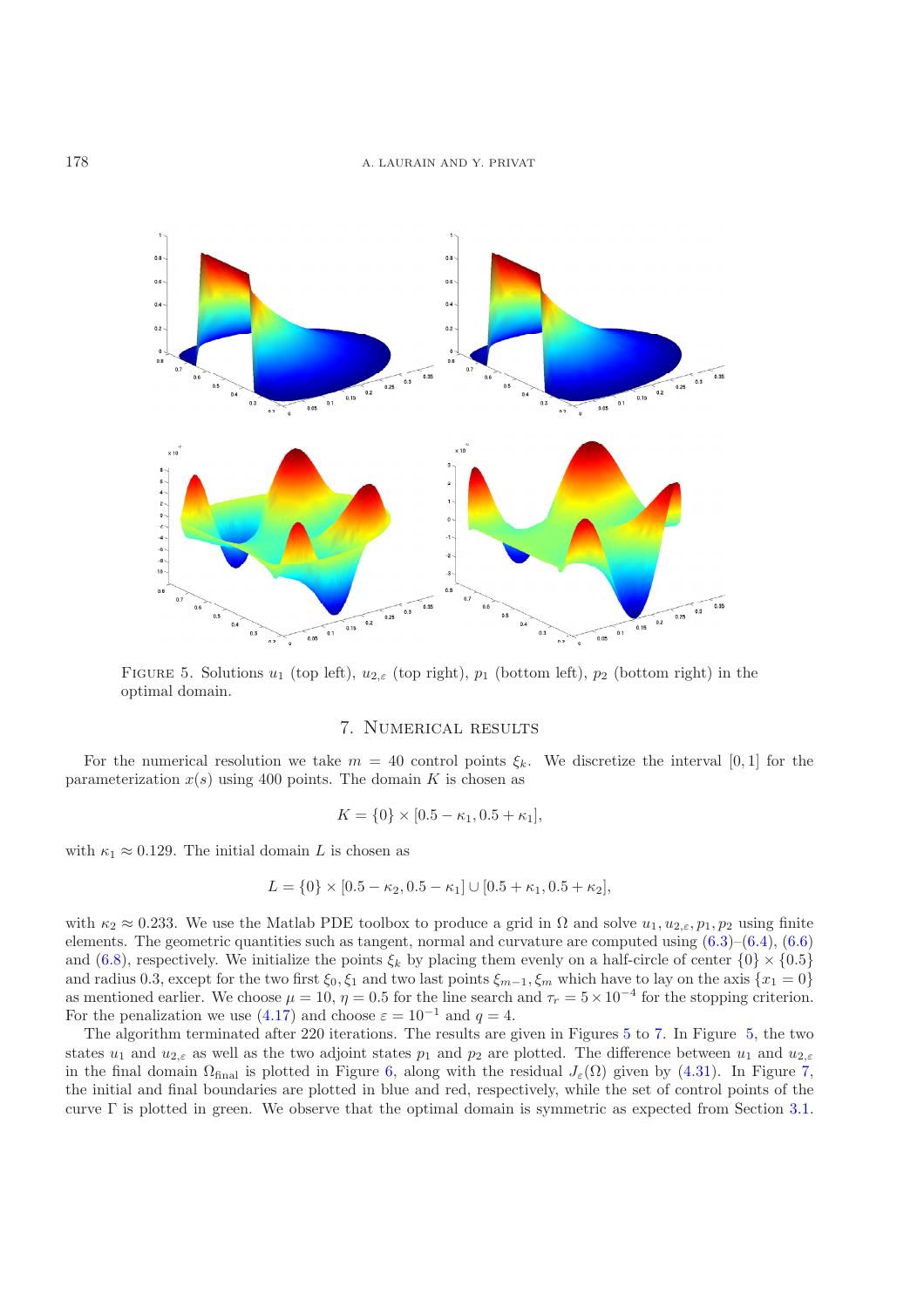

FIGURE 6. Difference  $u_1 - u_2$  in the optimal domain (left), residual  $J_{\varepsilon}$  (right).

<span id="page-22-1"></span>

<span id="page-22-0"></span>Figure 7. Final boundary Γ (red), initial boundary Γ (blue), control points (green). (Figure in color available online at <www.esaim-cocv.org>.)

The optimal set  $L_{\text{final}}$  is given by

$$
L_{\text{final}} = \{0\} \times [0.5 - \kappa_{fi}, 0.5 - \kappa_1] \cup [0.5 + \kappa_1, 0.5 + \kappa_{fi}]
$$

with  $\kappa_{fi} \approx 0.2342$ . The value of  $J_{\varepsilon}$  on the initial domain is

$$
J_{\varepsilon}(\Omega_{\text{initial}}) \approx 2.6 \times 10^{-3},
$$

and the value of  $J_\varepsilon$  on the final domain is

$$
J_{\varepsilon}(\Omega_{\text{final}}) \approx 3.3 \times 10^{-8},
$$

as may be seen in Figure [6.](#page-22-1) Therefore, the shape functional  $J_{\varepsilon}$  has been significantly decreased and is close to its global optimum.